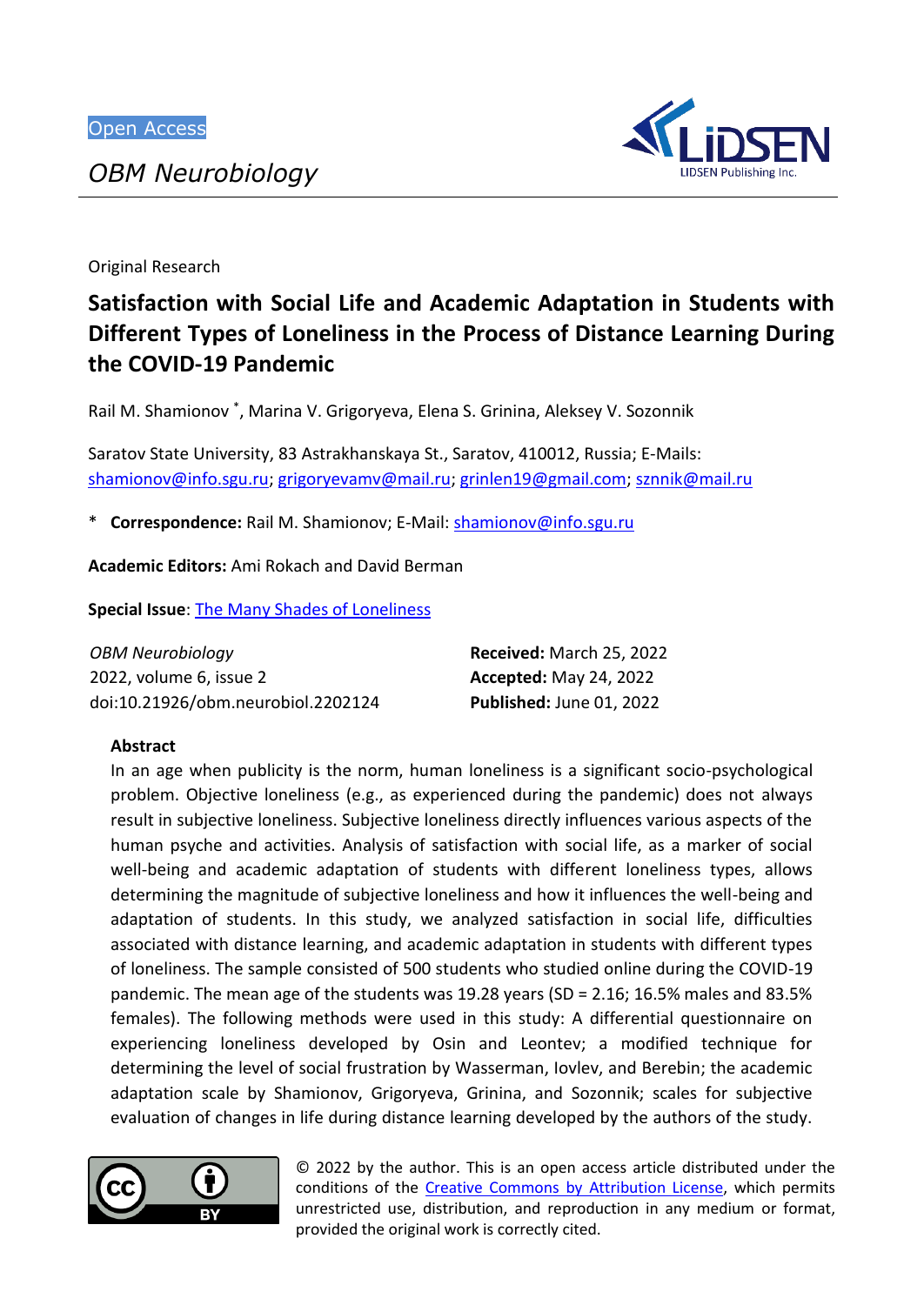Four types of loneliness were identified based on cluster analysis: positive loneliness, nonaccepted loneliness, pseudo-positive loneliness, and neurotic loneliness. Students with pseudo-positive and neurotic loneliness had low levels of satisfaction with their social life, while students with positive loneliness, and those that rejected it, were satisfied with life. Distance learning was most positively viewed by students with a positive perception of loneliness, while students with neurotic loneliness experienced difficulties the most because of distance learning. Under such conditions, the most successful academic adaptation was observed in students with non-acceptance of loneliness, followed by students with positive and pseudo-positive loneliness, respectively, while students with neurotic loneliness adapted the least to the conditions.

### **Keywords**

Loneliness; satisfaction with life; COVID-19; academic adaptation

### **1. Introduction**

Loneliness is a traditional problem for psychology and can be revealed through various aspects. It is prevalent in society. Moreover, loneliness has gained specific traits, which have enabled new approaches to explain this phenomenon and the conditioning factors. It has also influenced other aspects of the life of affected individuals. Loneliness is a global phenomenon and is a cause for concern among researchers and clinical practitioners. Global digitalization has influenced the problem of loneliness and the peculiarities of experiencing it. Although technical progress and digital technology have made communication and interaction highly accessible (irrespective of location and time), they have virtualized communication and enhanced the prevalence of loneliness. Some specialists have discussed the "loneliness epidemic" in the digital community [1].

Experiencing different types and degrees of loneliness can be conditioned by various factors, including age, gender, the professional activity sphere, career, etc. Identifying each important factor and determining their effect under various conditions on the experience of loneliness and its peculiarities might help to better understand the problem of loneliness and elucidate effective trajectories for providing assistance, which is capable of levelling negative tendencies and improve mental health.

The situation caused by the COVID-19 pandemic conditioned a new investigations of loneliness in psychology. The pandemic forced the political leaders of most countries to take certain strong measures, i.e., in many countries, people were forced to limit their physical contact with other people (social distancing and self-isolation) [2]. Under conditions of forced or voluntary isolation, individuals experienced frustration concerning socialization which is a very important human need. This psychological crisis was aggravated by fear for one's own life and health and that of others. Loneliness, along with its impact on mental health, was one of the most negative effects of the COVID-19 pandemic [3, 4]. Subsequently, many people needed psychological help and support during the pandemic. However, providing support is impossible without a thorough understanding of the nature of experiencing loneliness, its incidence, predictors, and the consequences in various social groups [5, 6]. Therefore, it is important to study loneliness.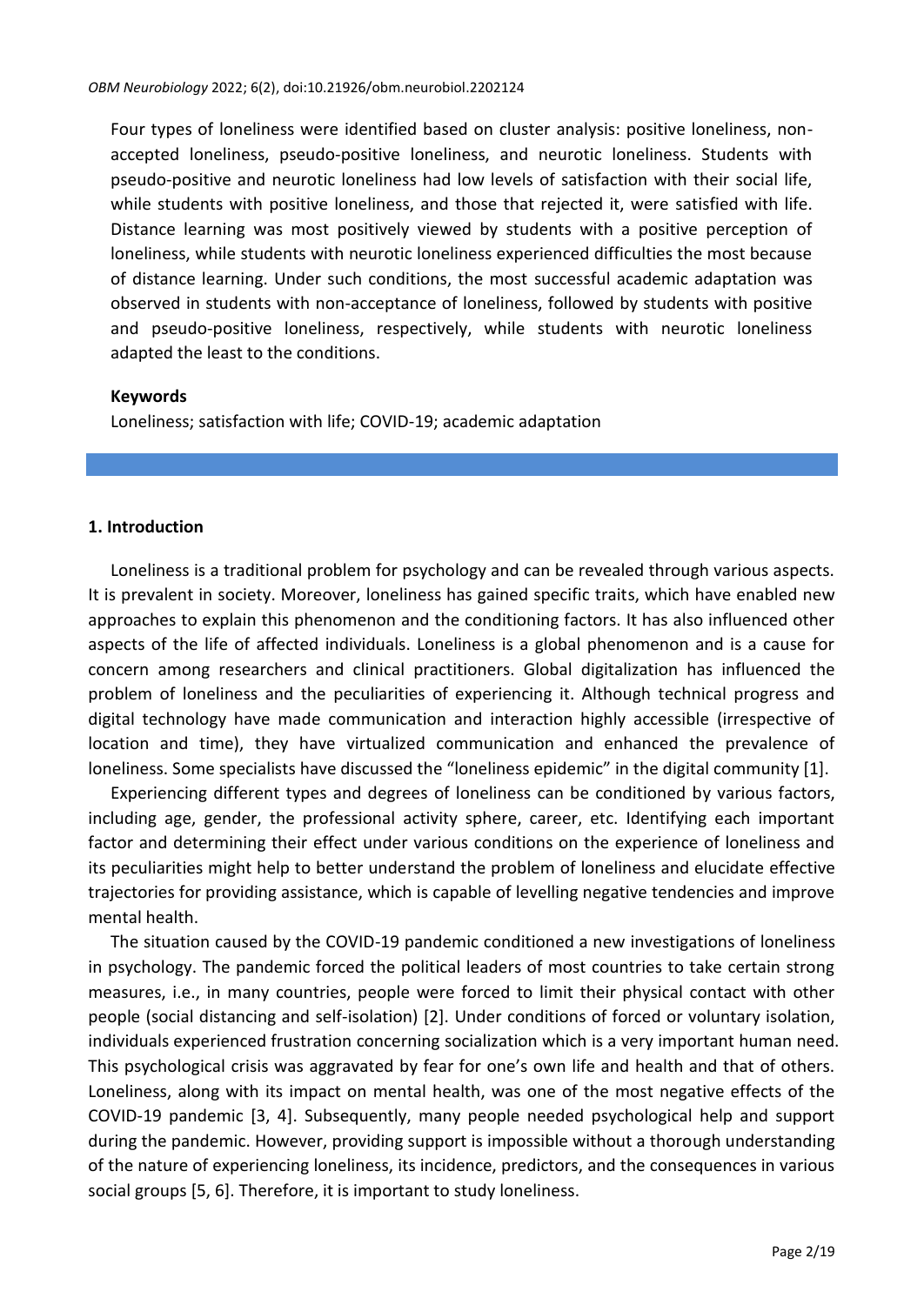#### **2. Aspects of Loneliness in the Modern Context**

Loneliness is defined as a situation where a person experiences a subjective deficit of social relations quantitatively or qualitatively, irrespective of their social status [7, 8]. It is an emotional, anxiety-inducing, subjective feeling which occurs due to a discrepancy between the desired and the achieved levels of social contact. Experiencing loneliness is unpleasant and painful; this experience is followed by the feeling of rejection by significant individuals, as well as the desire to be accepted by them and to become a part of their life [9, 10]. An absence of a network of social relations leads to social loneliness. It occurs when somebody is not integrated into society, for example, a group of friends that share a common interest. Experiencing loneliness can be caused by the inability to belong to a desired social group, feeling alienated and isolated (i.e., existential loneliness), and the feeling of being misunderstood by others (representative loneliness) [8].

The perception of loneliness is not completely negative. Thus, existentialists such as Soren Kierkegaard, Jean-Paul Sartre, Albert Camus, and their followers viewed voluntary self-isolation as a path to self-knowledge. However, since humans are psychosocial beings, they desire to form relationships and become a significant part of somebody's life [11]. Hence, most researchers emphasize the negative manifestations and consequences of loneliness [12]. Loneliness has negative effects on physical, emotional, and cognitive well-being. Adults who experience loneliness have an increased risk of several negative consequences for their health, including poor ability to self-regulate, poor sleep quality and immunity, and high levels of stress, all of which can promote serious health problems, including depression, cardiovascular diseases [13],

The complexity of loneliness and the subjectivity of this experience allows grouping it into different types. Based on a technique called "Differential questionnaire of experiencing loneliness", we can segregate general experiences of loneliness, dependence on socialization related to nonacceptance of loneliness, and positive loneliness that might help to achieve self-knowledge and self-development [14]. Manakova categorized loneliness as a negative feeling, rejecting the experience of loneliness, experiencing loneliness as a temporary forced event, loneliness as a result of fear of undertaking the responsibility of others, spiritual loneliness as a lack of support and understanding, as well as, loneliness as a consequence of external unattractiveness [15].

#### **3. Modern Studies on the Loneliness of Students**

Social transitions from one stage of life to another can promote loneliness. The transition from high school to university is a crucial event regarding structural and social changes affecting relationships, daily routines, assumptions, and roles. University students who rely on their independence and individualization in their new roles start making their own decisions. The beginning of a career in the university is often associated with a change in the place of residence and changes in relationships with family members. Although this change provides many opportunities, it also involves risks, i.e., loneliness in the new environment (for example, in a new city), and not knowing someone can lead to loneliness, which in turn might even lead to illness. Several key factors that can affect health are those related to social functioning, such as the social circle of an individual, frequency of social contacts, social support, social isolation, loneliness, and seclusion [9].

A study on the influence of loneliness on the psychological health of students showed that, in general, 32.4% of students felt moderately lonely, and 3.2% felt very lonely. Emotional loneliness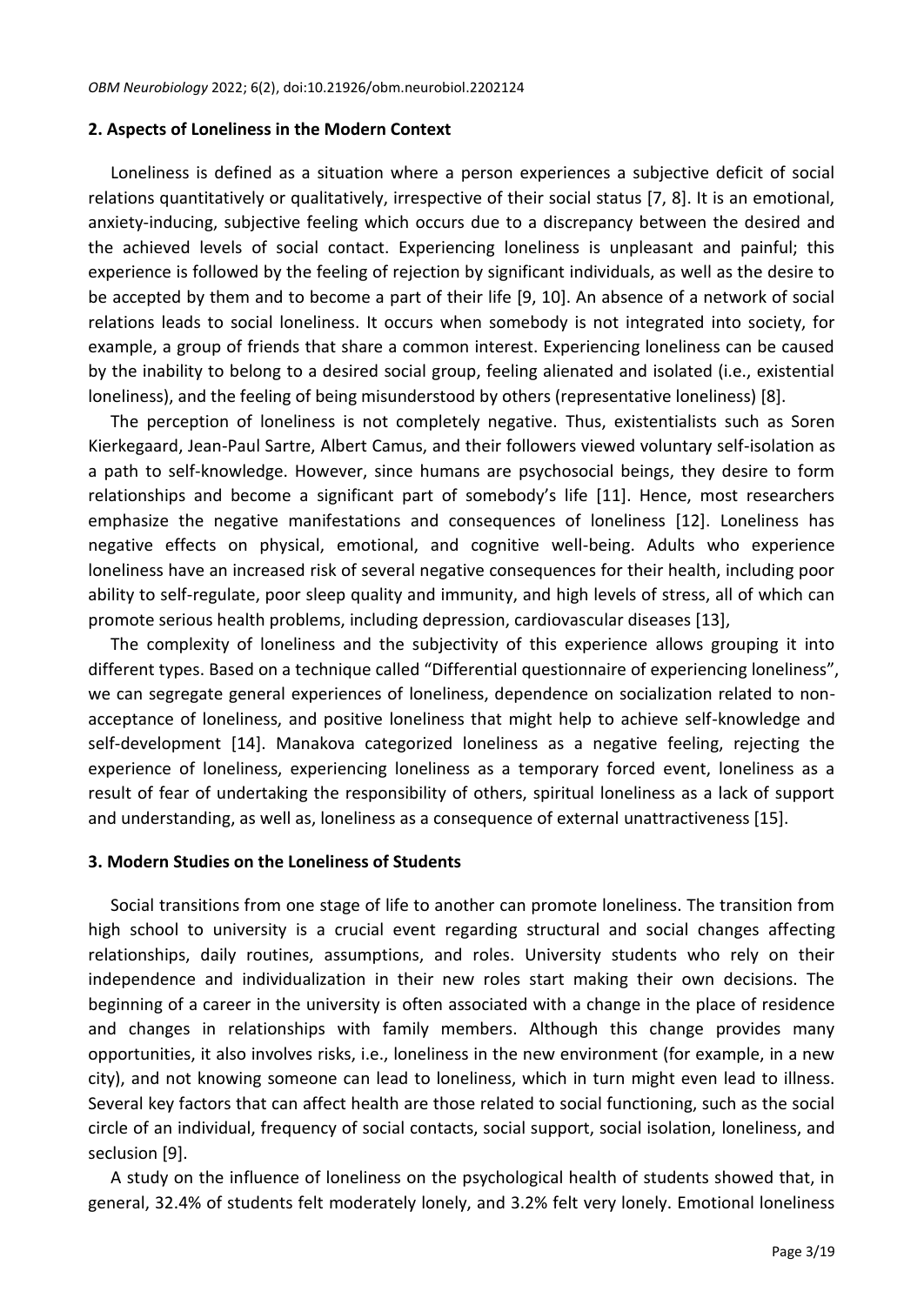was more common than social loneliness (severe loneliness: 7.7% vs. 3.2%). Both types of loneliness were positively associated with feelings of depression and anxiety [16]. Hypodynamia and immigration were associated with a higher level of social loneliness. The study also found that loneliness level among those who considered their socioeconomic status as low, and those who had not received any psychological assistance, was higher [11].

Studies on loneliness among university students found an association between loneliness and subjective health status, sleeping disorders [17], tobacco consumption, aggressive behavior, trauma, and behavior linked with sexual risk [18]. Moreover, researchers studied the relationship between loneliness and disease and between loneliness and stress reaction [7]. Among other things, loneliness was associated with increased mortality risk, which included a medical history with various diagnoses [19] and suicidal behavior [20]. Besides somatic problems, students with high levels of loneliness tend to perform poorly academically due to the exhaustion of cognitive resources. Several studies that used memory performance measures as predictor variables, and loneliness, optimism, and academic self-efficacy as predictors found that loneliness negatively affected memory performance, i.e., high loneliness scores were associated with poor memory performance. The effect of loneliness and mindfulness on academic achievement was also studied. The results showed that loneliness negatively affected academic achievement, and students with high loneliness scores were more likely to receive lower grades [8]. According to Monakova [15], all loneliness types in students, except for loneliness as a temporary forced phenomenon, are interconnected with hopelessness and negatively affect individual subjective well-being (to the greatest extent-spiritual loneliness and loneliness as a negative phenomenon, to a lesser extentloneliness as a temporary forced phenomenon). The feeling of loneliness in students is largely conditioned by social anxiety and social phobia. According to the author, loneliness is better manifested in girls, except for fear of taking responsibilities, which is typical for respondents of both sexes.

Some studies have investigated the relationship between loneliness levels and attachment styles in university students since problems of attachment are one of the main factors leading to the experience of loneliness [2, 21]. Studies have found that people with a dismissive attachment style tend to be more independent individuals [21]. They do not like to depend on others. They refrain from establishing a close emotional connection with other people and have a high opinion of themselves and a low opinion of others. People with an anxious attachment style view themselves as worthless and hold others in high regard [21]. The fact that people who neglect attachments have internal autonomy and do not depend on others, while those who have secure attachments tend to establish rigorous relationship structures in their relationships with others explains these results. People with an anxious attachment style do not perceive themselves as worthy of being loved and constantly seek the approval of others. This explains the positive correlation between loneliness levels and anxious attachment [21].

The academic environment of higher educational institutions presents multiple opportunities for interpersonal interaction among students, both formal and informal. However, due to the COVID-19 pandemic, 87% of university students (particularly in Russia) attended classes remotely [22]. The COVID-19 restrictions involved campus closures, restricted access to offline classes, and cancellation of sports and social events. Students remained in their dormitory rooms or at home. The opportunity to make friends decreased. Students who were 16–24 years old felt lonelier and experienced psychological distress more than the individuals of other age groups. The individuals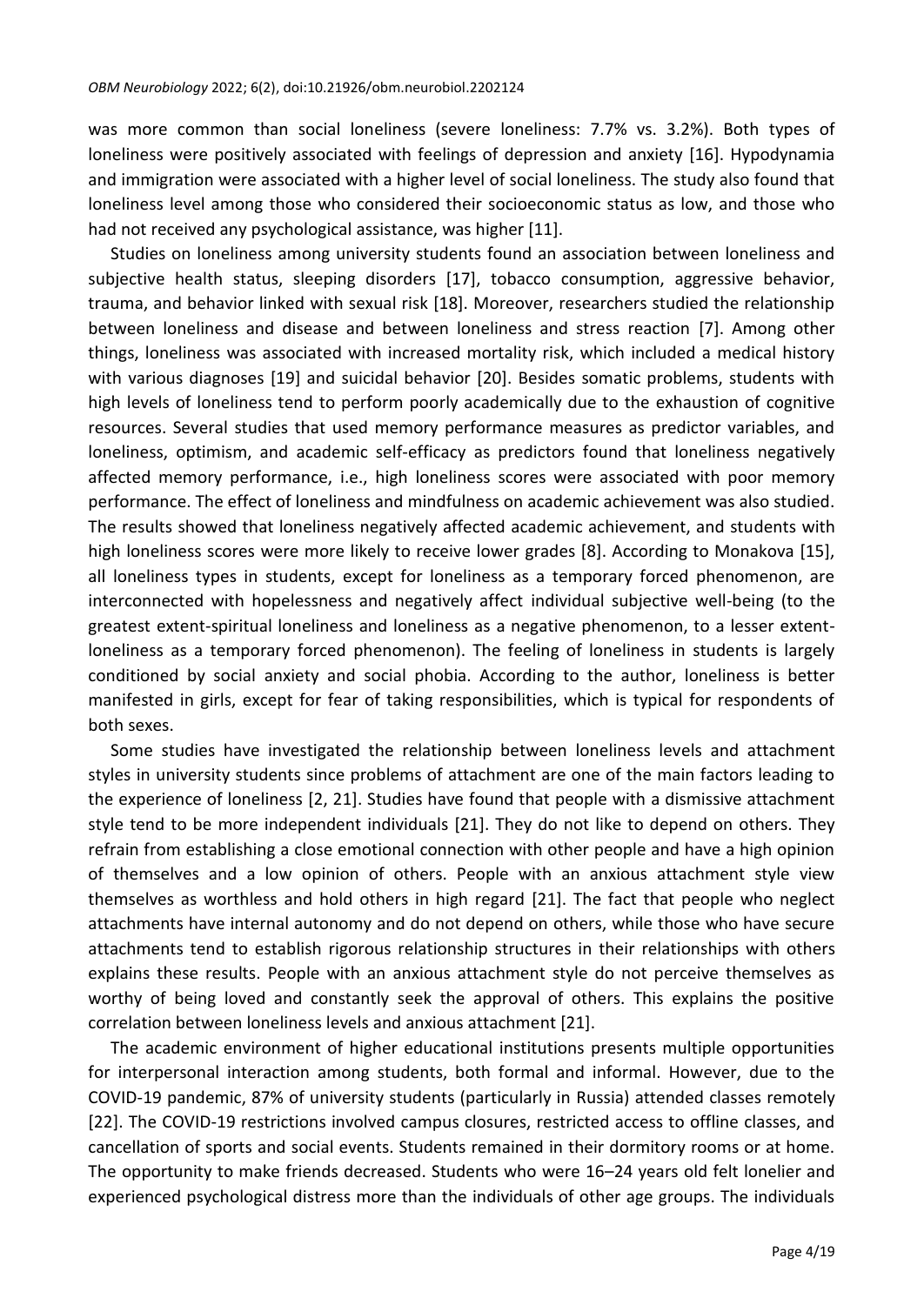who were 18–22 years old are called the "loners" generation. According to the All-Russian Public Opinion Research Center, in 2021, 37% of the individuals aged 18–24 felt lonely at times [23].

Since many universities paused offline classes and switched to the online format, student life underwent radical changes. While social distancing measures might be useful for slowing the spread of infection and relieving public health systems, they might ultimately increase the social isolation of the students and affect their psychological well-being and mental health [24]. The lifestyle changed in 93% of the students [25]. The communication and social interaction spheres underwent the greatest transformation, which caused a slight increase in anxiety and the emergence of negative emotional experiences. Limited social interactions, a lack of social support, and new stressors associated with the COVID-19 crisis negatively affected the mental health of the students. Transforming the social relationships (interaction, friendship, social support, and collective learning) of the students caused by external factors (an epidemic in the country) led to a change in their mental health scores (increase in the level of depression, anxiety, stress, and loneliness). COVID-19-specific challenges (social media isolation, lack of interaction and emotional support, and physical isolation) increased the prevalence of mental health problems among students [26]. According to Zakharova and Vilkova [27], a decrease in the possibilities of external regulation of the educational process during distance learning conditioned actualization of the self-regulation of students, who paid attention to the lack of communication with peers and teachers, as well as, the feeling of loneliness and isolation. Gerasimova and Kholmogorova [28] recorded an increase in stress indicators in 61% of female students associated with experiencing loneliness. Interestingly, a lower level of loneliness was recorded among girls, accompanied by the awareness of the value of social contacts and a low preference for online interaction, as well as among those who communicated more deeply with their loved ones during the pandemic.

The problem of loneliness among students is of special interest for researchers not only from the perspective of studying it in the academic environment but also from a socio-political perspective, which also affects the psychological state of the students. In general, students from different countries (Russia, Poland, Ukraine, Lithuania, and Belarus) did not demonstrate high loneliness levels; the median value on the UCLA loneliness scale was 36 points. The most favorable situation was observed among Lithuanian and Belarusian students, while in Ukraine, Russia, and Poland, the values on the scale were significantly higher, which could be conditioned by various restriction levels introduced by the countries [29].

Loneliness has detrimental effects on mental health and is widespread among college students. To identify psychological distress in students, which is caused by feeling lonely, scientists developed a linguistically oriented technique for further psycho-correction. This technique can determine the presence of limited opportunities to show own mind and certain paralinguistic characteristics in a conversation (speech interruptions, laughter type, prosody, etc.) [21]. Cognitive-behavioral therapy that targets maladaptive cognition also reduces loneliness [30]. Feeling socially connected protects against the development of mental disorders. Being able to get together with other students reduces the feeling of loneliness. Feeling close to others is directly associated with mental well-being. University campuses are ideal for addressing the loneliness of students as a preventive or targeted strategy, as well as to address the surge in demand for mental health/support services. Among the protective factors against loneliness are physical activity (participation in competitions, membership in sports clubs); being married or in a committed relationship is also a protective factor against loneliness [7].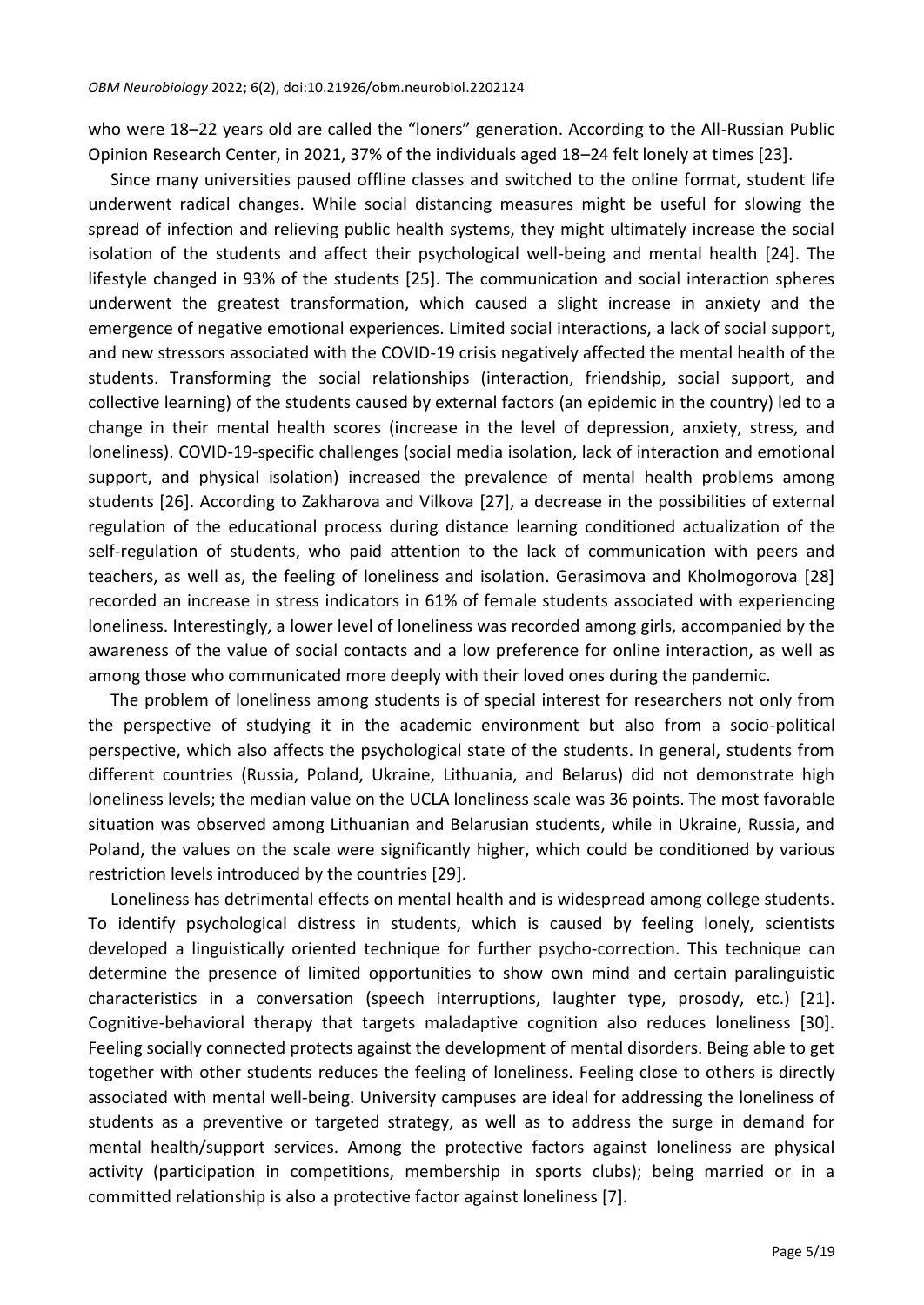Therefore, the problem of loneliness among students is of great significance. However, to understand the phenomenon of loneliness in the current scenario, for developing preventive measures and ways to support students, it is necessary to pay closer attention to issues of phenomenology and the types of loneliness among students and its relationship with other aspects of individual development and functioning.

In this study, we analyzed satisfaction with social life, difficulties caused by distance learning, and academic adaptation in students who experienced loneliness differently.

The study had the following goals:

- 1) To present the typology of the loneliness of the students during the COVID-19 pandemic based on cluster analysis;
- 2) To conduct comparative analyses of the manifestation of satisfaction and various aspects of the social life of the students depending on the type of loneliness;
- 3) To study the subjective evaluation of changes in academic activity and health during distance learning in students with various types of loneliness;
- 4) To determine the differences and similarities in the components of academic adaptation in students experiencing various types of loneliness.

Hypotheses. H1. Satisfaction with various aspects of social life has specific features depending on the type of loneliness. Previous studies had established the specifics of experiencing happiness and satisfaction in life among individuals with different types of loneliness [14]. However, it is necessary to determine how satisfaction in social life among students is differentiated depending on the loneliness type, i.e., whether there is any similarity in the assessment of satisfaction with life among single students and students who have partners.

Н2. Students with different types of loneliness are characterized by inherent assessments of academic activity and health during distance learning. Forced distance learning (versus campus offline learning) affects the life and learning of the students [31]. However, it is necessary to determine how the transition to distance learning affects students with different types of loneliness.

Н3. Academic adaptation of students has peculiarities depending on the type of loneliness experienced. It manifests more in students who deny loneliness and less in students with a positive assessment of loneliness and pseudo-loneliness. Students with neurotic loneliness are characterized by low adaptation scores. Some studies associated loneliness with maladjustment [32, 33]. On the other hand, forced distance education can also reduce certain aspects (components) of academic adaptation, which can affect educational success [34]. Therefore, determining how the experience of students feeling a certain type of loneliness affects their academic adaptation is necessary.

# **4. Materials and Methods**

# *4.1 Study Design*

A comparative design was selected for the study. The study was conducted as follows. First, based on cluster analysis, we used three parameters of loneliness and identified four types of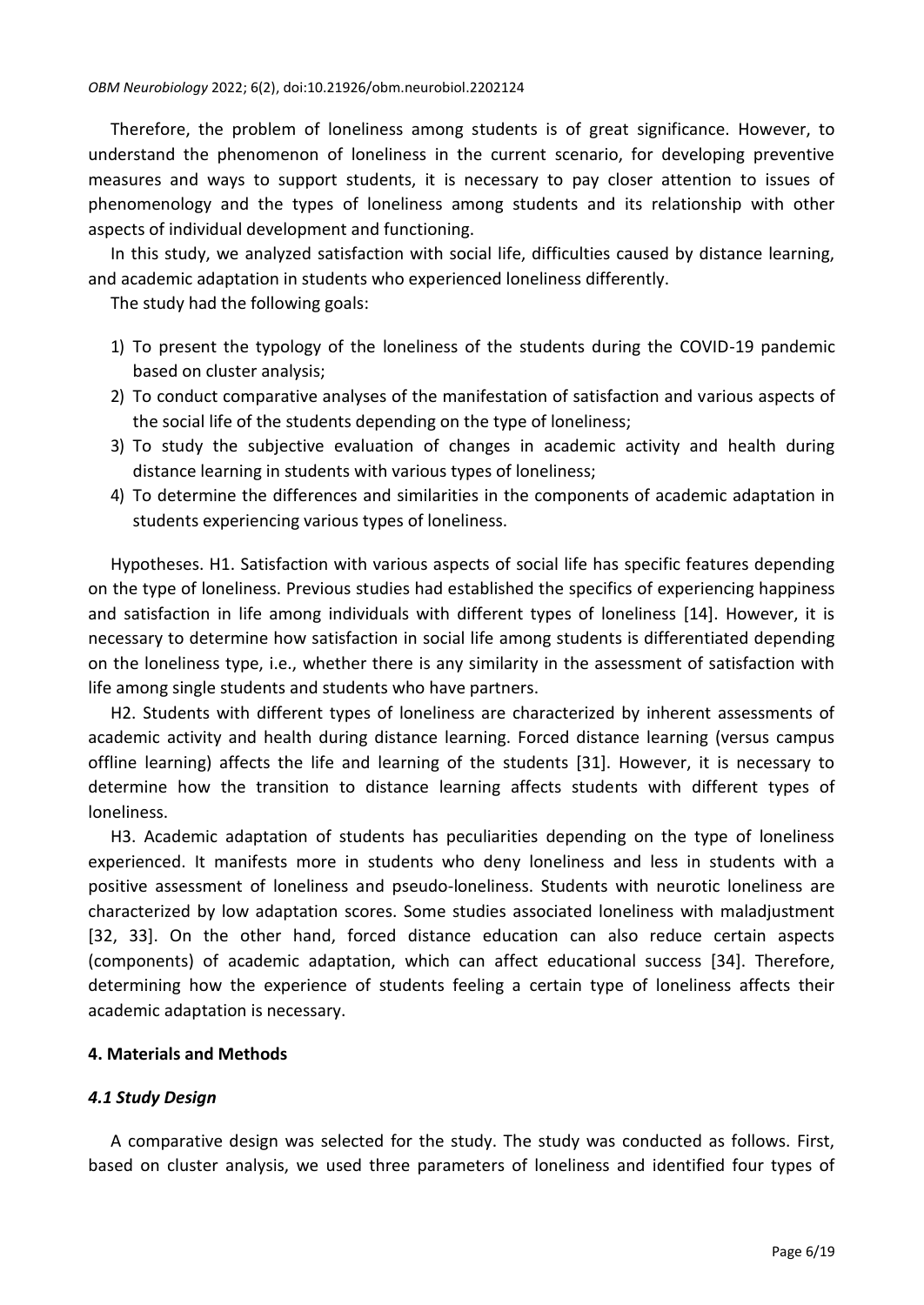loneliness. Next, we conducted a comparative analysis of the variables for the groups of respondents who experienced different types of loneliness.

#### *4.2 Participants*

Bachelor's degree students ( $n = 500$ ) with a mean age of 19.28 years ( $SD = 2.16$ ; 16.5% males and 83.5% females) participated in the study. They attended online classes during the pandemic from 01.11.21 till 31.12.2021. Before enrolling at the university, the respondents lived in rural areas (7.2%), small towns (31.8%), big cities (51%), or metropolitan cities (10%). The income level of the families was evaluated as follows — significantly below average: 1.8%, below average: 15.6%, average: 65.8%, above average: 14.8%, and significantly above average: 2%. The respondents were first-year students (33.3%), second-year students (26.1%), third-year students (22.3%), and fourth-year students (18.3%).

All participants provided their informed consent for inclusion before they participated in the study. The experimental studies were performed following the Ethical Standards (2000) and were approved by the local Research Ethics Committee of Saratov State University (Faculty of Psychological, Pedagogical, and Special Education).

#### *4.3 Measurements*

The following questionnaires were used to conduct the study. Loneliness characteristics were studied using the Differential Questionnaire on Experiencing Loneliness [14]. The questionnaire consisted of three scales: general loneliness ( $\alpha$  =0.91), dependence on communication ( $\alpha$  = 0.85), and positive loneliness ( $\alpha$  = 0.85). There were several additional scales. The questionnaire used a 4-point-scale: disagree, mostly disagree, mostly agree, and agree. The Cronbach's alpha exponents indicated an acceptable level of internal consistency.

To define satisfaction with major aspects of social life, we used the modified technique for Social Frustration Level Determination Technique developed by Wasserman et al. [35]. The modification involved the adaptation of the questions in the questionnaire to the daily life of the students. For example, 'To what degree are you satisfied with your relationship with fellow students?', 'To what degree are you satisfied with your relationship with the instructors?', etc. To measure the satisfaction level, we used a 5-point-scale  $-$  1: completely satisfied, 2: mostly satisfied, 3: hard to say, 4: mostly dissatisfied, and 5: completely dissatisfied. The alpha of the generalized scale was 0.91. The alpha value indicated an acceptable level of internal consistency associated with the social frustration scale.

To assess the components of the academic adaptation of the students, we used the Scale of Students' Academic Adaptation [34]. The scale had 44 points, each of which was evaluated by the respondent according to a Likert scale (from 1 to 5 points). Seven scales were obtained after filling out the questionnaire, including personal, emotional-evaluative, cognitive, motivational, psychophysiological, communicative, and integral assessments of academic adaptation. The scale demonstrated good psychometric indicators: Cronbach's  $\alpha$  = 0.92; the normality of the distribution of the integral assessment distribution check produced an acceptable result (Z = 0.485,  $p = 0.97$ ).

To analyze the subjective evaluation of the influence of distance learning during the pandemic on learning motivation, e.g., the effectiveness of learning, changes in psychological well-being,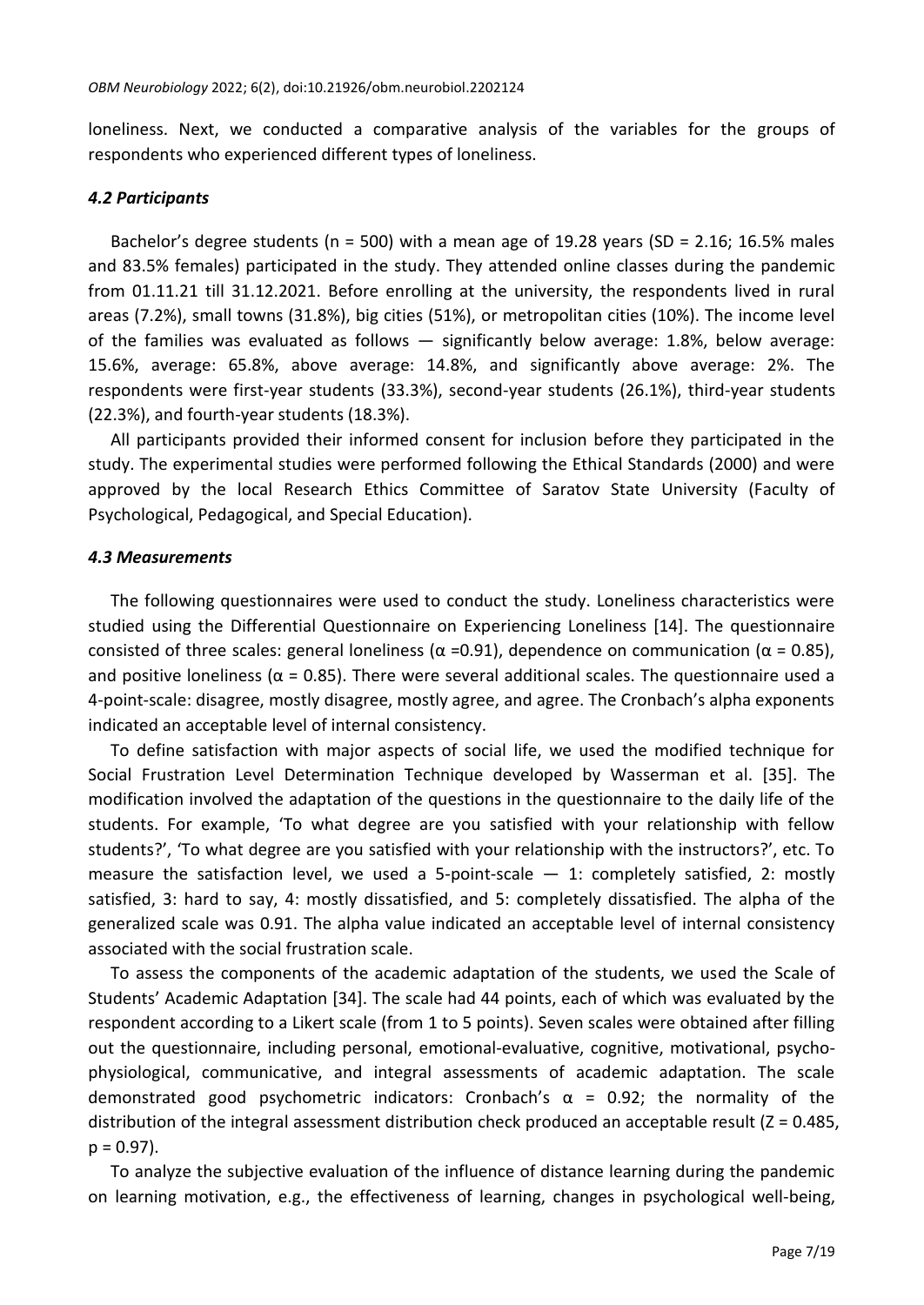somatic state, etc., we used the scales developed by the authors. For example: 'Try to assess the impact of distance learning on your psychological well-being (1: extremely negative impact, 4: no impact, and 7: extremely positive impact)'.

## *4.4 Procedure*

The empirical data were collected during the first half of the academic year 2021–2022. The poll was conducted with the consent of the university administration. We used the randomized selection method. Student groups were selected randomly; the poll had not been conducted before, which ensured the representativeness of the sample.

The data sources used in this study were accurate and reliable. While developing the tool, we used data obtained from focus groups of psychologists (five people) regarding the problems of adaptation and student learning. The focus group participants were asked to mention the main problems that students experienced during distance learning. The final version of the questionnaire included socio-demographic characteristics (age, sex, place of residence, and family income) and questions reflecting the main problems that students faced during distance learning (difficulties in organizing studies, difficulties in mastering educational material, etc.). We used Google Forms for the survey, and these forms were sent to the students.

### *4.5 Statistical Analysis*

To process primary data, we used the statistical software package IBM SPSS Statistics and PS IMAGO PRO.

First, the scales were checked for internal consistency using Cronbach's alpha coefficient. Next, the data were checked for normality of distribution using the Kolmogorov-Smirnov test and the asymmetry and kurtosis indicator analysis. All data showed normal distribution. Next, sociodemographic data were analyzed using descriptive statistics (displayed as means, standard deviations, and percentages).

We then performed a hierarchical cluster analysis (Ward's method, quadratic Euclidean metric) to classify the respondents. The classification was based on standardized scores for the eight subscales of the full DOPO-3 version. After classification, we selected a model consisting of four combinations of characteristics of loneliness experience (categorized as positive loneliness, rejection of loneliness, pseudo-positive loneliness, and neurotic loneliness). Finally, an analysis was conducted using Student's t-test to compare the characteristics of satisfaction with social life, difficulties experienced in distance learning, and academic adaptation in students experiencing different types of loneliness. Additionally, the effect size was considered.

#### **5. Results**

By performing cluster analysis, we identified four types of loneliness. Each type of loneliness involved the following proportion of students — 1: 27%, 2: 22%, 3: 26%, and 4: 25%.

The four types of loneliness experienced by the students during the pandemic were  $-$  type 1: compensatory positive loneliness, type 2: non-acceptance of loneliness, type 3: positive acceptance of loneliness, and type 4: neurotic loneliness.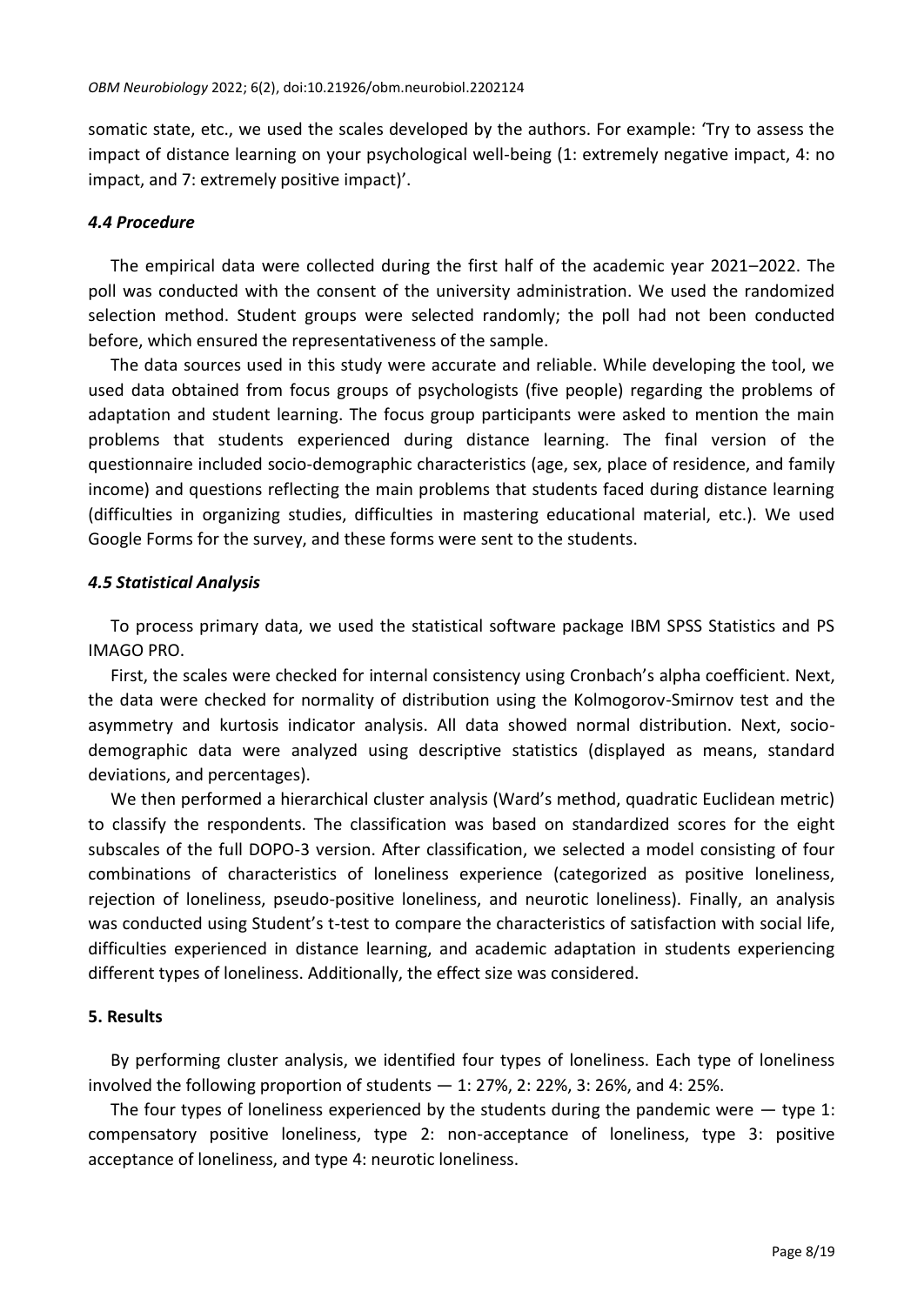The differences among the different types of loneliness are presented in Table 1. Dependence on communication was found in the positive and neurotic loneliness groups, and it was significantly higher in the positive loneliness group than in the neurotic loneliness group. Positive loneliness was found in students with pseudo-positive and positive loneliness, and it was significantly higher in the positive loneliness group than in the pseudo-positive loneliness group. General loneliness was higher in the neurotic loneliness group. We found significant differences in general loneliness scores, dependence on communication, and positive loneliness for pairwise comparisons between all combinations of groups (Table 1).

| Parameters                                                        | Mean according to<br>types |                |                |         |         | Significance of differences, p |         |         |                     |               |      |  |
|-------------------------------------------------------------------|----------------------------|----------------|----------------|---------|---------|--------------------------------|---------|---------|---------------------|---------------|------|--|
|                                                                   | M1                         | M <sub>2</sub> | M <sub>3</sub> | M4      | $1 - 2$ | $1 - 3$                        | $1 - 4$ | $2 - 3$ | $2 - 4$             | $3 - 4$       |      |  |
| <b>General loneliness</b>                                         | 0.13                       | $-0.90$        | $-0.66$        | 1.31    | 0.01    | 0.01                           | 0.01    | 0.01    | 0.01                | 0.01          | 0.63 |  |
| Communication<br>dependence                                       | 0.14                       | 0.69           | $-1.20$        | 0.51    | 0.01    | 0.01                           | 0.01    | 0.01    | 0.01                | $0.01$ $0.42$ |      |  |
| Positive loneliness                                               | 0.38                       | $-0.72$        | 0.49           | $-0.34$ | 0.01    | 0.11                           | 0.01    | 0.01    | 0.01                | 0.01          | 0.45 |  |
| Positive affect                                                   | $-0.03$                    | 0.22           | 0.10           | $-0.35$ | 0.05    | 0.32                           | 0.01    | 0.41    | 0.01                | 0.01          | 0.04 |  |
| Negative affect                                                   | 0.05                       | $-0.32$        | $-0.22$        | 0.52    | 0.01    | 0.03                           | 0.01    | 0.46    | 0.01                | 0.01          | 0.10 |  |
| Education                                                         | 0.01                       | $-0.27$        | $-0.08$        | 0.34    | 0.02    | 0.48                           | 0.01    | 0.16    | 0.01                | 0.01          | 0.04 |  |
| Relations with fellow<br>students                                 | 0.03                       | $-0.33$        | $-0.24$        | 0.44    | 0.01    | $0.016$ $0.01$ $0.46$ $0.01$   |         |         |                     | $0.01$ 0.08   |      |  |
| Relations with faculty<br>administration                          | $-0.03$                    | $-0.37$        | $-0.13$        | 0.47    | 0.01    | 0.34                           | 0.01    | 0.05    | 0.01                | 0.01          | 0.06 |  |
| Relations with<br>instructors                                     | $-0.06$                    | $-0.32$        | $-0.09$        | 0.41    | 0.03    | 0.83                           | 0.01    |         | 0.06 0.01 0.01 0.05 |               |      |  |
| Interrelations with<br>subjects of one's<br>professional activity | 0.04                       | $-0.19$        | $-0.25$        | 0.37    | 0.07    | 0.01                           | 0.1     | 0.60    | 0.01                | 0.01          | 0.06 |  |
| Content of academic<br>activity as a whole                        | $-0.10$                    | $-0.20$        | 0.01           | 0.29    | 0.48    | 0.36                           | 0.01    | 0.15    | 0.01                | 0.04          | 0.03 |  |

**Table 1** The mean scores of the dependent variables for each type (cluster) of loneliness and the significance of differences between them (the scores are presented as standardized z-variables).

Note. M1-pseudo-positive loneliness; M2-rejection of loneliness; M3-positive loneliness; M4 neurotic loneliness.

The differences between loneliness experience types according to the parameters of affective environment and satisfaction with various aspects of life are shown in Table 1. Positive affect was experienced similarly by individuals with pseudo-positive loneliness and positive loneliness and by those who rejected loneliness and experienced positive loneliness. The negative affective environment did not differ significantly between individuals who rejected loneliness and those who experienced positive loneliness.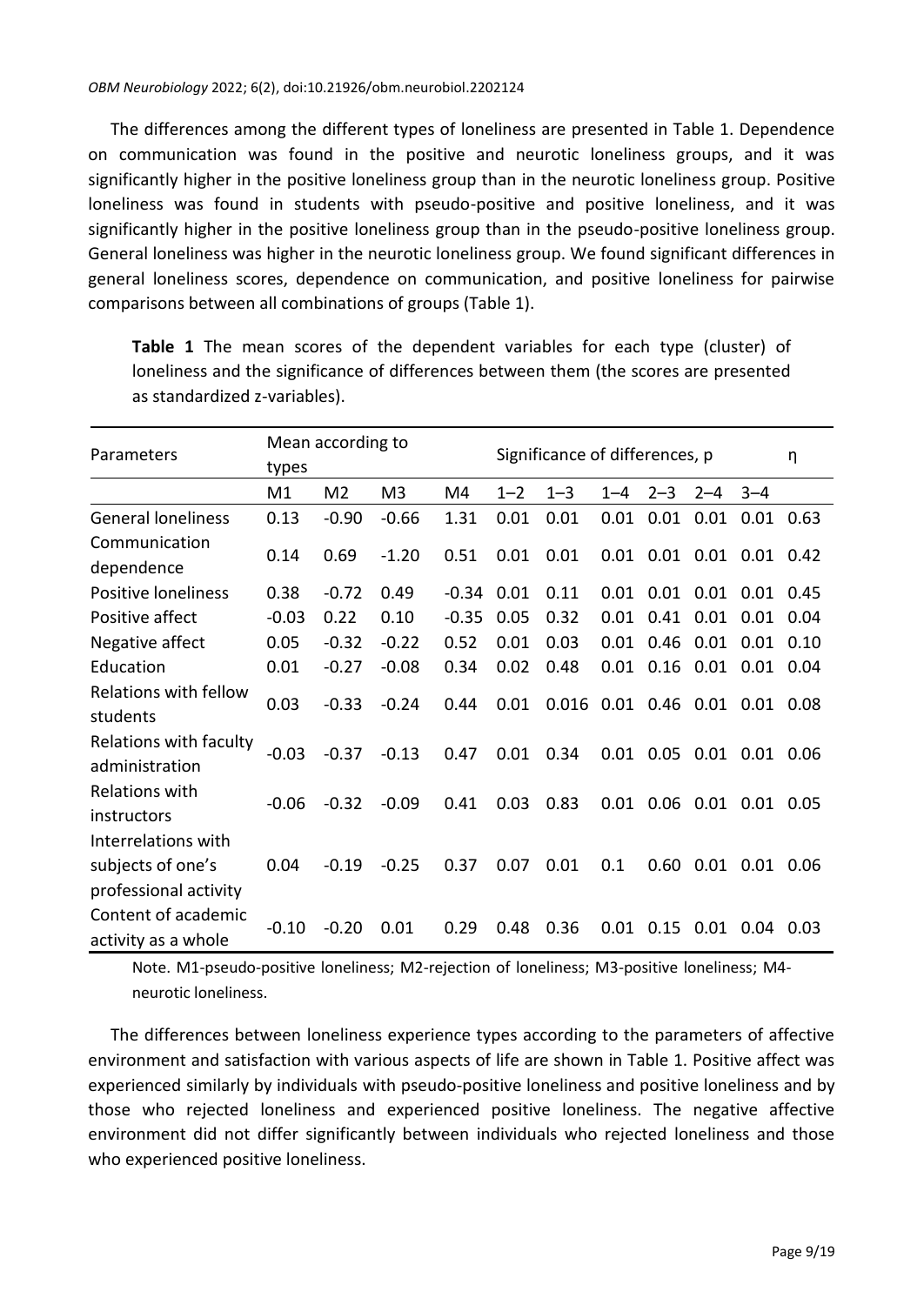We found differences between individuals who rejected loneliness and those who experienced neurotic loneliness, according to all satisfaction parameters (see Table 2). Many differences were found in the scores of satisfaction in social life between individuals who experienced pseudopositive and neurotic loneliness and between those who experienced positive and neurotic loneliness. Respondents who experienced different types of loneliness were satisfied with their social standing, social environment, the sphere of services, domestic services, and medical services in a similar manner (see Table 2). Social satisfaction was similar among students who experienced pseudo-positive and positive loneliness (see Table 1), while differences between these groups of students were found only regarding satisfaction associated with faculty administration. Similar satisfaction scores were observed among students who experienced loneliness types 1 and 3; the differences mostly concerned interpersonal relations, lifestyle, and leisure (see Table 2).

**Table 2** Estimation of the changes in academic activity and health during distance learning.

| Estimation                      | M1      | M <sub>2</sub> | M <sub>3</sub> | M4      | $1 - 2$ | $1 - 3$ | $1 - 4$                         | $2 - 3$ | $2 - 4$ | $3 - 4$ | n    |
|---------------------------------|---------|----------------|----------------|---------|---------|---------|---------------------------------|---------|---------|---------|------|
| Possibility of health           |         |                |                |         |         |         |                                 |         |         |         |      |
| deterioration risk in the       | 0.06    | 0.36           | $-0.10$        | $-0.37$ | 0.02    |         | $0.23$ 0.00 0.00 0.00 0.04 0.05 |         |         |         |      |
| near future (R)                 |         |                |                |         |         |         |                                 |         |         |         |      |
| Influence of distance           |         |                |                |         |         |         |                                 |         |         |         |      |
| learning on motivation of -0.02 |         | $-0.07$        | 0.18           | $-0.12$ | 0.73    |         | 0.11 0.49 0.05 0.72 0.03 0.02   |         |         |         |      |
| academic activity (R)           |         |                |                |         |         |         |                                 |         |         |         |      |
| Influence of distance           |         |                |                |         |         |         |                                 |         |         |         |      |
| learning on academic            | $-0.06$ | 0.04           | 0.19           | $-0.15$ | 0.46    |         | 0.05 0.52 0.21 0.18 0.01 0.03   |         |         |         |      |
| achievements (R)                |         |                |                |         |         |         |                                 |         |         |         |      |
| Influence of distance           |         |                |                |         |         |         |                                 |         |         |         |      |
| learning on psychological       | $-0.07$ | 0.03           | 0.17           | $-0.14$ | 0.44    |         | $0.04$ 0.63 0.24 0.25 0.02 0.02 |         |         |         |      |
| well-being (R)                  |         |                |                |         |         |         |                                 |         |         |         |      |
| Influence of distance           |         |                |                |         |         |         |                                 |         |         |         |      |
| learning on physical and        | $-0.08$ | 0.01           | 0.17           | $-0.14$ | 0.50    |         | 0.05 0.66 0.21 0.28 0.02 0.02   |         |         |         |      |
| somatic well-being (R)          |         |                |                |         |         |         |                                 |         |         |         |      |
| Negative influence of           |         |                |                |         |         |         |                                 |         |         |         |      |
| distance learning on the        | $-0.16$ | 0.05           | 0.29           | $-0.23$ | 0.10    |         | 0.00 0.60 0.05 0.05 0.00 0.03   |         |         |         |      |
| sphere of communication         |         |                |                |         |         |         |                                 |         |         |         |      |
| (R)                             |         |                |                |         |         |         |                                 |         |         |         |      |
| Negative influence of           |         |                |                |         |         |         |                                 |         |         |         |      |
| distance learning on the        | $-0.07$ | $-0.10$        | 0.24           | $-0.11$ | 0.85    |         | 0.02 0.78 0.01 0.94 0.01 0.02   |         |         |         |      |
| effectiveness of                |         |                |                |         |         |         |                                 |         |         |         |      |
| knowledge acquisition (R)       |         |                |                |         |         |         |                                 |         |         |         |      |
| More time put into solving      |         |                |                |         |         |         |                                 |         |         |         |      |
| academic problems in the        | 0.76    | 0.66           | 0.39           | 0.56    | 0.36    |         | $0.00$ 0.06 0.02 0.39 0.10      |         |         |         | 0.01 |
| course of distance learning     |         |                |                |         |         |         |                                 |         |         |         |      |
| (R)                             |         |                |                |         |         |         |                                 |         |         |         |      |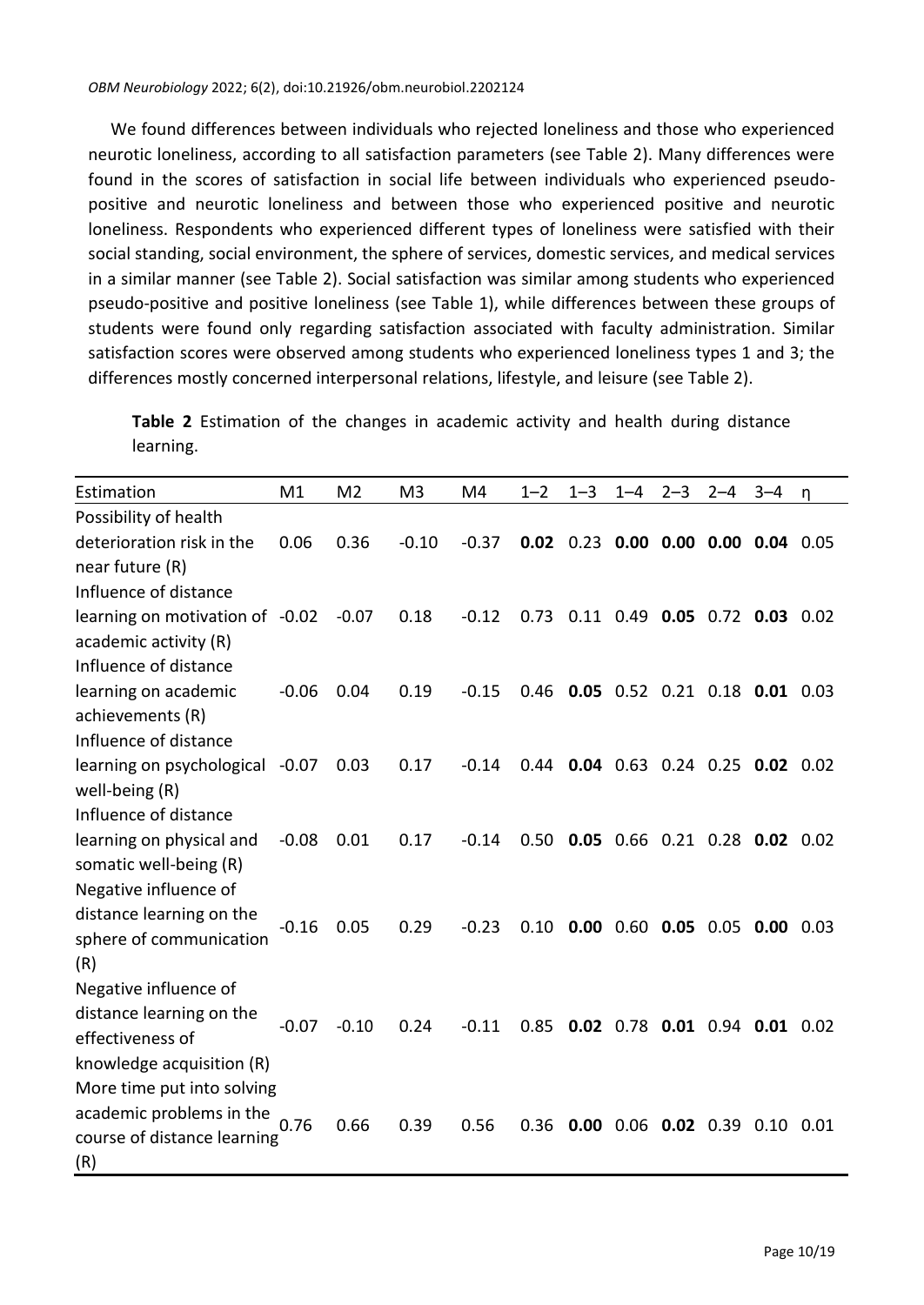*OBM Neurobiology* 2022; 6(2), doi:10.21926/obm.neurobiol.2202124

| More effort put into<br>solving academic                                                             |         |      |      |       |                                    |                       |  |                                 |      |
|------------------------------------------------------------------------------------------------------|---------|------|------|-------|------------------------------------|-----------------------|--|---------------------------------|------|
| problems in the course of 0.71 0.51<br>distance learning<br>(R)                                      |         |      | 0.38 | 0.57  | 0.08                               |                       |  | $0.00$ 0.21 0.21 0.59 0.06 0.01 |      |
| Difficulties in the<br>organization of academic<br>process in the course of<br>distance learning (R) | 0.46    | 0.39 | 0.28 | 0.52  | 0.48 0.04 0.61 0.21 0.23 0.01 0.03 |                       |  |                                 |      |
| Level of comfort in the<br>course of distance learning                                               | $-0.04$ | 0.03 | 0.23 | -0.25 | 0.60                               | $0.02$ 0.13 0.11 0.06 |  | 0.00                            | 0.03 |

Note. Questions marked with an R are reverse questions.

In general, the scores for satisfaction with the social environment, the sphere of services, domestic services, and the sphere of medical services showed lesser differences among individuals who experienced various types of loneliness than the scores for other criteria (see Table 2). Students who experienced different types of loneliness showed significant differences in their level of satisfaction regarding their relationship with fellow students, faculty administration, academic subjects, friends, close acquaintances, household conditions, leisure, and lifestyle (see Table 1).

The anxiety level related to the risk of contracting COVID-19 and vaccination was high among all students, regardless of the type of loneliness (Table 2). Difficulties in organizing academic activity in the distance learning format were experienced by most students, except for those who experienced type 3 loneliness. These students also made a lesser effort to solve academic problems during distance learning than other students (see Table 2). Moreover, there were significant differences among students experiencing different types of loneliness regarding academic activity and health during distance learning. The most significant differences were observed in students experiencing different types of loneliness regarding the probability of the risk of health deterioration; representatives of type 2 loneliness (non-acceptance of loneliness) rated this risk lower, while representatives of type 4 loneliness (neurotic loneliness) rated this risk higher.

The academic adaptation in students experiencing pseudo-positive loneliness and positive loneliness had similar scores that reflected the mean values of this trait (Table 3). Representatives of other types of loneliness adapted to the university environment in different ways; students who experienced neurotic loneliness were very different from those who rejected loneliness and those who experienced positive loneliness. Smaller differences were observed in the cognitive component of academic adaptation, while in the motivational, emotional, communicative, and regulatory components, the differences were more noticeable (see Table 3). All components of academic adaptation were well-manifested in students who rejected loneliness (Table 3), and low scores for all components of adaptation were observed in students who experienced neurotic loneliness.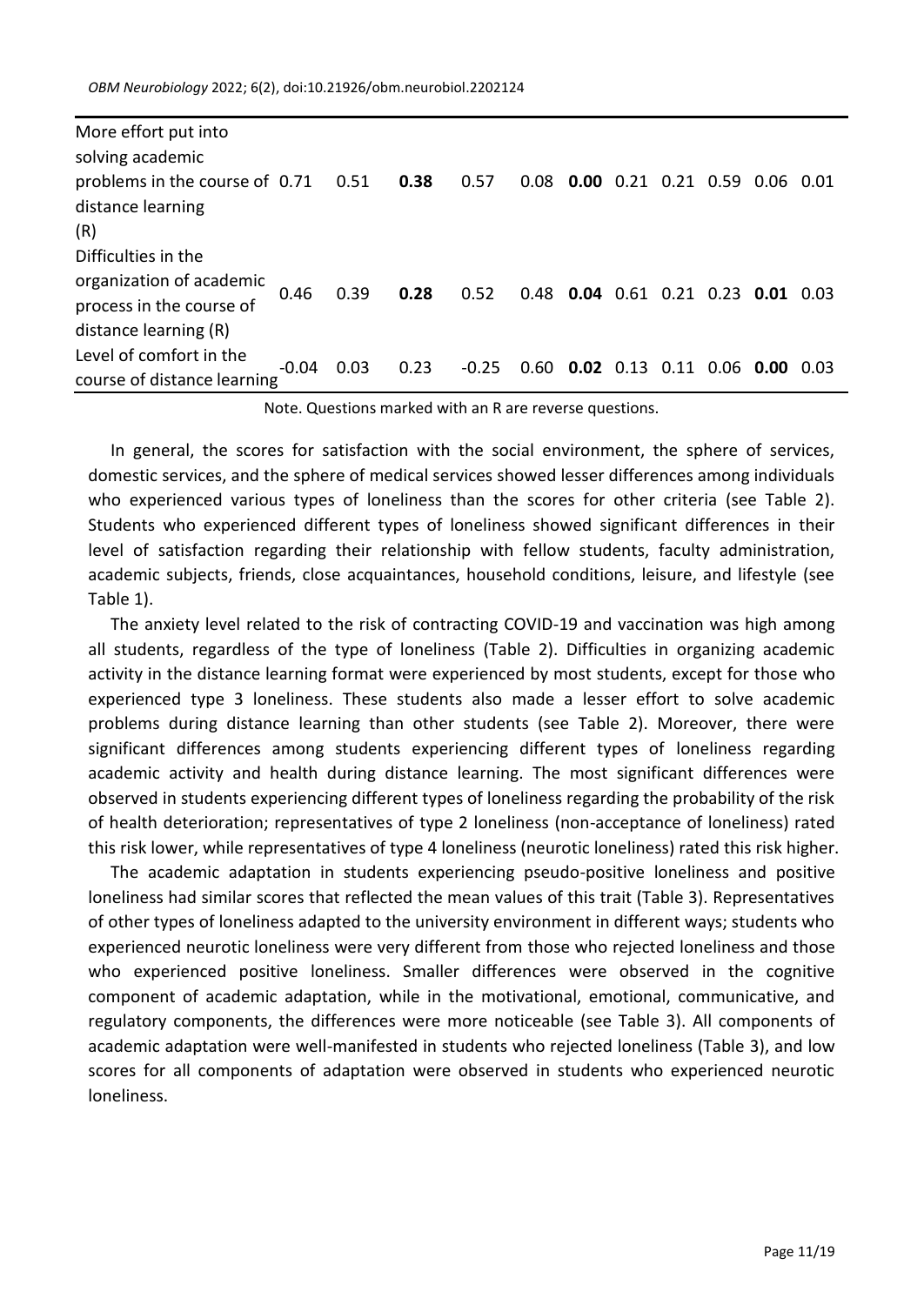| Component                | 1       | 2    | 3       | 4       | 1 and<br>2 | $1$ and $3$ | 1 and 4 | $2$ and $3$ | 2 and<br>4 | 3and<br>4 | η    |
|--------------------------|---------|------|---------|---------|------------|-------------|---------|-------------|------------|-----------|------|
| Motivational             | 0.08    | 0.29 | $-0.03$ | $-0.31$ | 0.07       | 0.37        | 0.00    | 0.02        | 0.00       | 0.05      | 0.02 |
| Emotional                | 0.08    | 0.33 | $-0.03$ | $-0.38$ | 0.04       | 0.40        | 0.00    | 0.01        | 0.00       | 0.01      | 0.03 |
| Communicative            | $-0.09$ | 0.38 | 0.13    | $-0.37$ | 0.00       | 0.07        | 0.03    | 0.04        | 0.00       | 0.00      | 0.04 |
| Cognitive                | $-0.09$ | 0.22 | 0.09    | $-0.24$ | 0.01       | 0.17        | 0.24    | 0.34        | 0.00       | 0.02      | 0.01 |
| Regulatory               | 0.02    | 0.34 | 0.02    | $-0.35$ | 0.01       | 0.96        | 0.00    | 0.02        | 0.00       | 0.01      | 0.02 |
| Psycho-<br>physiological | $-0.15$ | 0.41 | 0.18    | $-0.48$ | 0.00       | 0.01        | 0.00    | 0.09        | 0.00       | 0.00      | 0.10 |

**Table 3** The components of academic adaptation scores for each type (cluster) of loneliness.

M1-pseudo-positive loneliness; M2-rejection of loneliness; M3-positive loneliness; M4 neurotic loneliness.

#### **6. Discussion**

Through an empirical study, we confirmed all three hypotheses. Satisfaction in social life and academic adaptation of students while performing distance learning during the COVID-19 pandemic varied due to the differences in their attitudes toward loneliness. Therefore, the results are discussed in the order in which they were obtained.

Based on cluster analysis, we identified four types of loneliness. Type 1 loneliness (27.3% females and 28.8% males) involved relatively high scores for positive loneliness and average scores for general loneliness and dependence on communication. We interpreted it as **'compensatory positive loneliness' (pseudo-positive loneliness)**. Individuals with this type of loneliness found something positive in loneliness. Type 2 loneliness (20.9% females and 28.8% males) was characterized by **non-acceptance of loneliness** with high scores for dependence on communication and low scores for general and positive loneliness. Type 3 loneliness (25.8% females and 26% males) involved the **positive perception of loneliness** with low scores for dependence on communication and relatively low scores for general loneliness. Individuals in this group did not show an association between tension and loneliness. Type 4 loneliness (26% females and 16.4% males) was characterized by high scores for general loneliness and dependence on communication but low scores for positive loneliness. These individuals had high levels of personal tension caused by forced loneliness and its non-acceptance. We defined this personality type as **'neurotic loneliness'**.

These results partly correlated with those obtained by Osin and Leontev [14]. Thus, loneliness types 2, 3, and 4 were defined in the above-mentioned study, while loneliness type 1, which denoted positive loneliness in our study, was combined with the median level of dependence on socialization and general loneliness, while in a previous study, it was combined with a high level of general loneliness.

Next, we introduced the parameters of positive and negative affect and social frustration, as well as the attitude of the students toward distance learning during the third wave of COVID-19 in Russia as dependent variables. Between the pandemic waves, students attended offline classes. Students attended classes in the distance learning format with certain limitations aimed at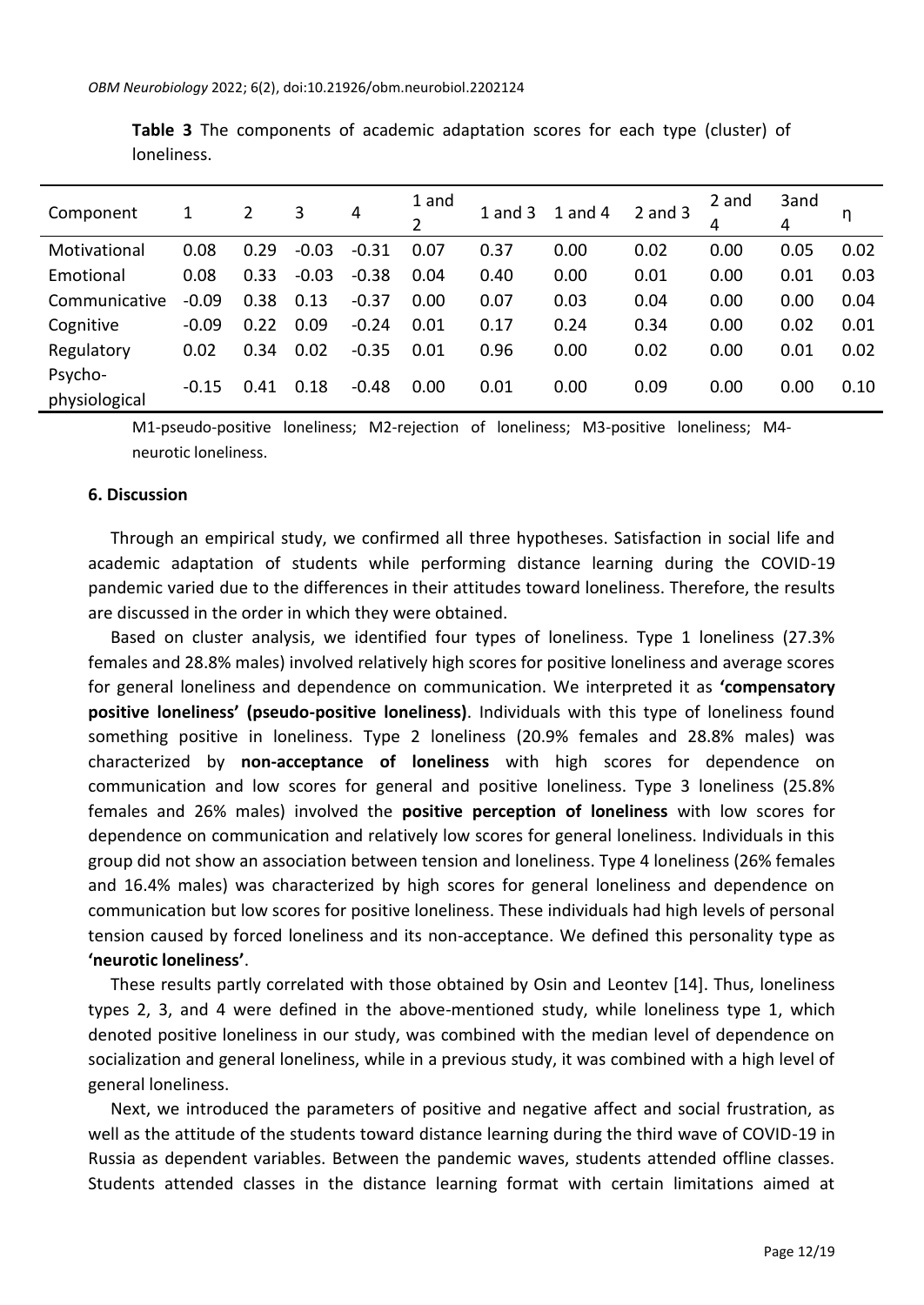participation in public events both at the university and in the city. This interest was not accidental because previously, it was shown that the level of subjective loneliness experienced was higher at a higher level of involvement in virtual communication and lower involvement in real communication [36].

We found differentiation of affect for all loneliness types (except for 2 and 3). There was a sharp contrast between high scores for positive affect and low scores for negative affect in representatives of the two types – non-acceptance of loneliness and positive perception of loneliness. Parity between positive and negative affect was found in individuals experiencing neurotic loneliness. Such a ratio might indicate mood instability, with abrupt transitions from positive to negative affect. In representatives of pseudo-positive loneliness, relatively high positive affect scores were combined with relatively low negative affect scores. The results were consistent with those of the study that indicated the positive role of loneliness in development [37] and the regaining of mental strength in young people. Depending on the circumstances, forced, voluntary, or purposeful loneliness can cause positive emotional experiences (calmness, peace, sense of unity with oneself, relaxation, and comfort) and negative experiences (sadness, feeling of uselessness, and discomfort) [38]. The relationship between emotional well-being and positive loneliness and negative association with general loneliness was established in a study conducted by Gasanova [39]. Additionally, some studies have established a negative relationship between loneliness and well-being (including optimism, relaxation, etc.) [40]. These observations supported the view that different loneliness types have different potential for emotional distress.

Our results showed that there were certain differences of level scores for satisfaction/dissatisfaction with social life among groups experiencing different types of loneliness. Thus, the highest scores of social frustration were found in students with neurotic loneliness. These students were significantly different from those who experienced other types of loneliness. This indicated a strong imbalance in the social life of such people; they might be dissatisfied not only with interpersonal relationships but also with household conditions, financial situation, academic conditions, the content of educational activities, and life in general.

Compensatory acceptance of loneliness was characterized by higher social frustration scores than non-acceptance of loneliness and positive acceptance of loneliness. Individuals with compensatory positive loneliness were more frustrated about their relationships with classmates  $(t = 2.43 \text{ p} < 0.02)$ , relationships with the subjects of their professional activity, relationships with friends, their position in society, lifestyle, and leisure-related activities. These results might be interpreted based on the ideas of the students regarding the impact of internal stress on personal relationships associated with certain conflicts: general loneliness and non-acceptance of loneliness were constrained by attributing a relatively high level of positive characteristics to loneliness. This was a situation of internal "justification" of the loneliness of an individual, but not its acceptance. These results were consistent with those of previous studies, according to which loneliness can affect personal subjective well-being [41]. In this study, we found that not all loneliness types, but only neurotic or compensatory positive loneliness, might be a factor for dissatisfaction with relationships, as well as general dissatisfaction with life.

Social frustration in people who rejected loneliness or positively accepted loneliness had the lowest scores and similar mean values. Individuals experiencing these two types of loneliness were satisfied with various aspects of social life through different mechanisms; the first was through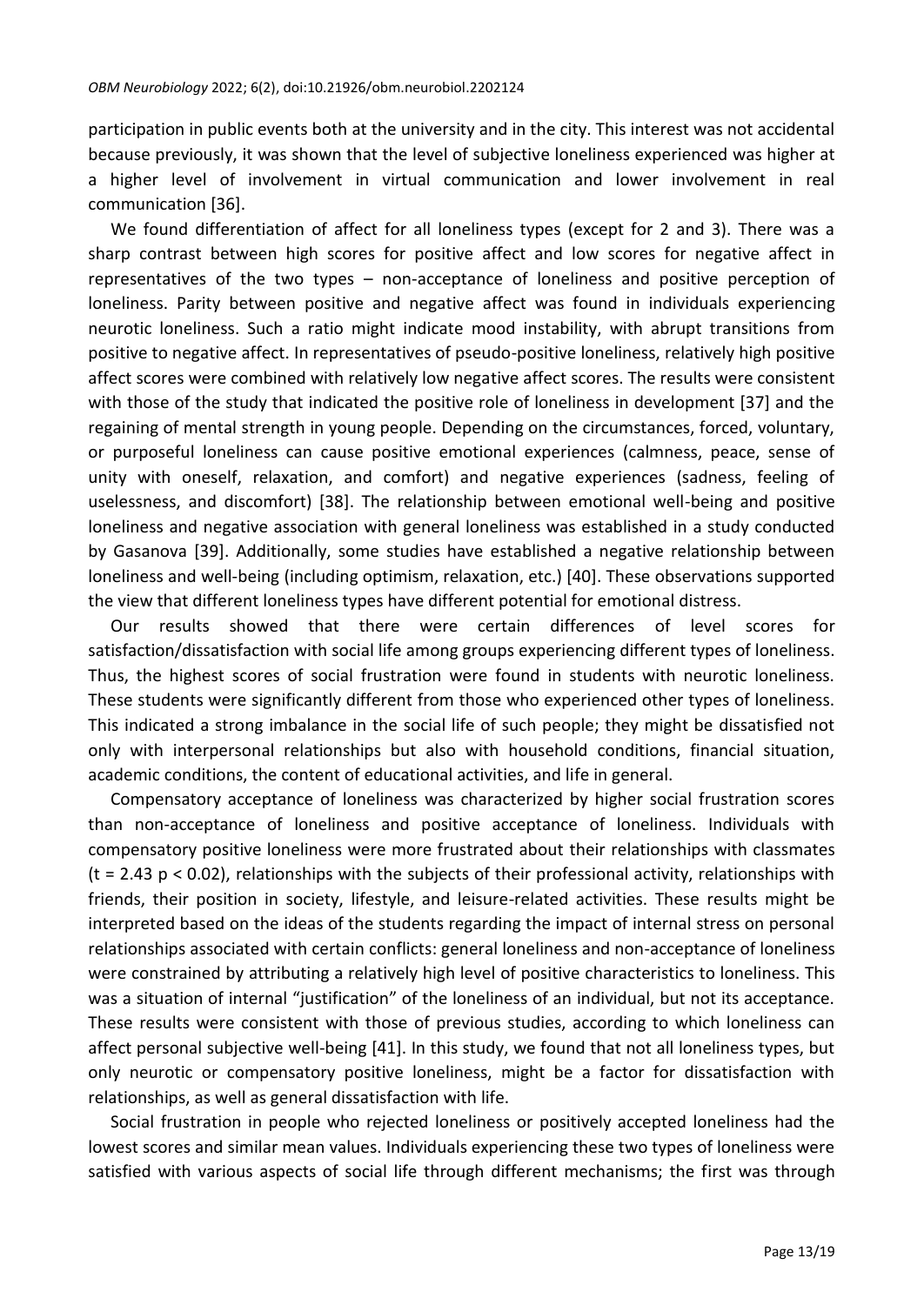inclusion in social life in various ways, and the second was by accepting life without any claims to be included in numerous relationships with others.

Our results showed that representatives of loneliness types 2 and 3, i.e., individuals who rejected loneliness and those who positively accepted loneliness, were more satisfied with life than others. Based on the indicators of satisfaction with relationships, both groups were quite satisfied with their social contacts, which indicated their social and psychological adaptation. These results were consistent with those of a study conducted by Osin and Leontiev [14], who established the relationship of these personality types with life satisfaction, as well as with the results of the studies by other authors [42], who used structural modeling on data from senior adolescents and showed positive associations between positive mental well-being and loneliness associated with friendship, and positive attitude toward loneliness.

These results showed that the probability of the risk of health deterioration in the future is low among individuals who do not accept loneliness. This might be due to an optimistic assessment of the situation, which could develop because of a certain type of character. However, this assessment is least supported among individuals experiencing neurotic loneliness, who assess the risk of health deterioration to be high.

Forced distance learning had the most positive influence on the motivation of academic activity in students with positive acceptance of loneliness. For individuals with this personality type, who perceive loneliness as a natural state, distance learning can provide more opportunities for fulfilling their academic needs. Distance learning had a positive impact on the psychological, physical, and somatic states of these individuals. They were more comfortable with distance learning in general, including its operational indicators (organization of academic activities, time spent on solving academic problems, etc.). Students with a positive acceptance of loneliness can use their time to solve existential and educational problems.

Our results showed that forced distance learning during the pandemic had the most negative impact on the psychological, physical, and somatic states of students with neurotic loneliness and compensatory positive loneliness. Individuals with a positive acceptance of loneliness and those who denied it, however, had a significantly lower score for the impact of distance learning on health. These results partially agreed with those of other studies [31; 36]. In a study, a high level of the subjective experience of loneliness was found at a higher level of involvement in virtual communication and a lower level of involvement in face-to-face communication [36].

Students with positive acceptance of loneliness and non-acceptance of loneliness reported a positive impact on communication conditioned by distance learning. Students with compensatory experience of positive loneliness and neurotic experience of loneliness reported a negative impact on their communication, low level of comfort in the learning process, low learning efficiency, and poor academic performance in general. These results were consistent with those of previous studies, according to which 71% of the students felt lonelier after switching to the distance learning format [43]. However, our study found that not all students experienced stress due to loneliness; only individuals whose general loneliness was combined with dependence on communication and those with pseudo-positive loneliness were affected the most.

Several studies have shown direct relationships between loneliness and depression [44], especially under the constraints associated with the COVID-19 pandemic, when negative emotional states emerged as a significant psychological problem [45-50]. Additionally, fear among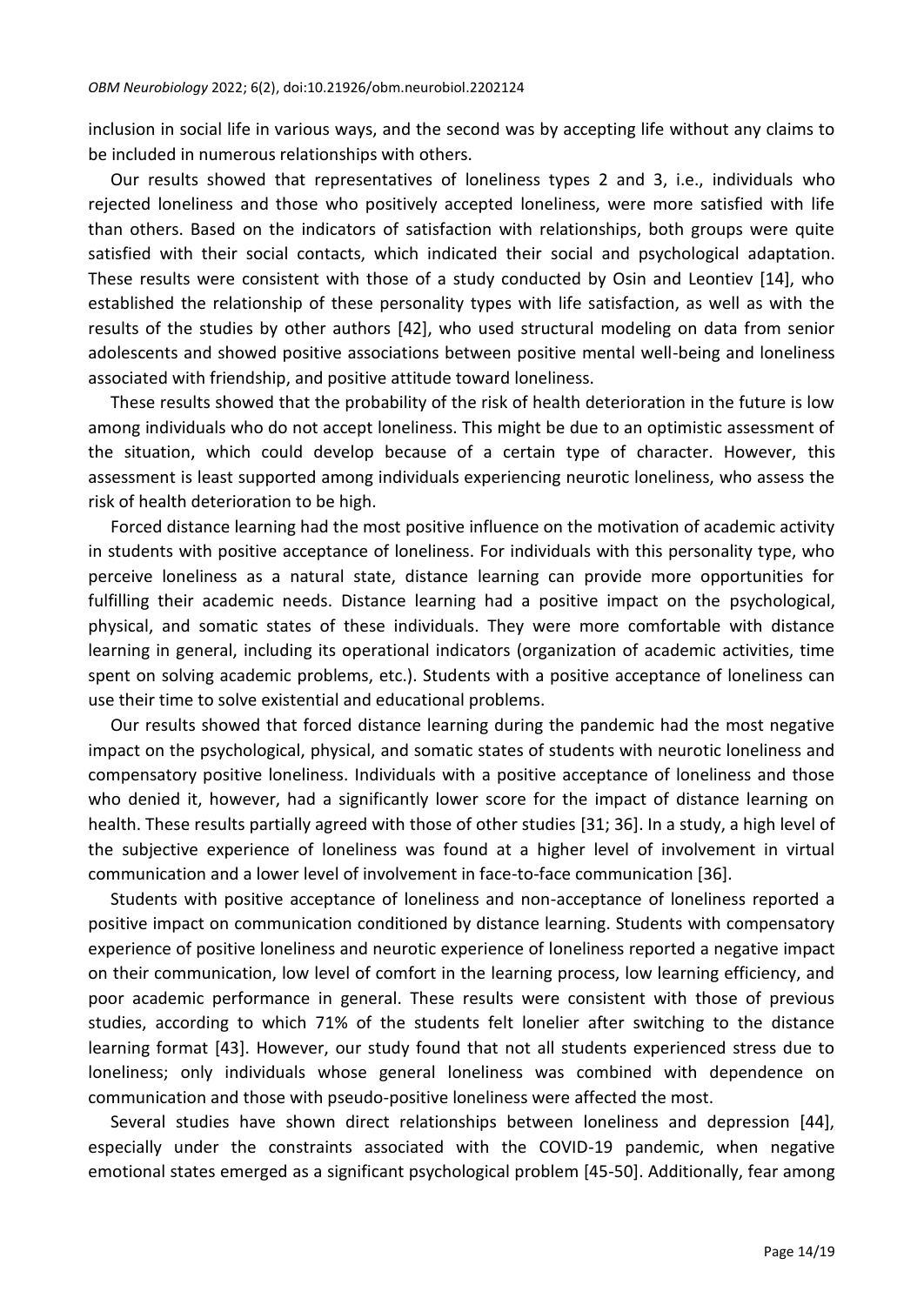the students related to illness also affected their mental state [51, 52]. Solving this problem requires providing psychological assistance to those who develop severe psychological syndromes.

Our results showed that the highest scores of academic adaptation were for the participants who rejected loneliness. Slightly lower scores were observed in individuals that belonged to the group with positive acceptance of loneliness and compensatory positive acceptance of loneliness (the differences between them were not significant). The lowest scores of academic adaptation were observed in the group of respondents with neurotic loneliness. The results showed that academic adaptation was the highest in individuals who rejected loneliness and the lowest in individuals with neurotic loneliness. This implied that loneliness could be a significant indicator and, possibly, a predictor of academic adaptation (or lack thereof). Earlier, a group of researchers showed that loneliness was negatively associated with the adaptive potential of the participants [32]. However, loneliness was also shown to be a significant predictor of maladjustment [33]. The mechanism of the effect of loneliness on adaptation might be related to a negative change in the behavior of lonely individuals and the perceived behavior of others (with a negative assessment), as found by some researchers [53].

#### **7. Conclusion**

Subjective loneliness is of different types and can be characterized by acute emotions and even neuroticism. We studied the characteristics of loneliness during the COVID-19 pandemic when students were forced to study online (away from the university campus). This created objective physical isolation and limited social connections among students. Therefore, the main purpose of the study was to determine which types of loneliness are the most harmful in the current situation and to understand how students who experience different types of loneliness assess the situation.

The results of the study showed several consistent patterns. The loneliness of the students was classified into four main types. Two of these types were relatively favorable, i.e., positive loneliness and rejection of loneliness; the other two types were characterized by a negative experience, i.e., pseudo-positive loneliness and neurotic loneliness.

Loneliness types are characterized by varying degrees of social frustration. Rejection of loneliness and positive loneliness had equally low social frustration scores, compensatory positive loneliness occupied the intermediate position regarding social satisfaction, while neurotic loneliness had the highest social frustration scores. The type of loneliness affected satisfaction in social life; the neurotic type was the socially most frustrating type, while the highest social satisfaction was found in the participants with positive acceptance of loneliness and those who denied loneliness.

The temporary transition from campus to the online mode of education increased loneliness. For different types of loneliness, the subjective evaluation of the changes in health, learning motivation, and finding solutions to problems are different. Assessing the influence of distance learning on the health of individuals and achieving academic success at mastering competencies reveals similarities between loneliness types 1 and 2, as well as loneliness types 1 and 4. The most positive changes that occurred were observed among students with a positive perception of loneliness.

The academic adaptation of the students during distance learning varied significantly depending on the type of loneliness experienced. The highest adaptation scores were of those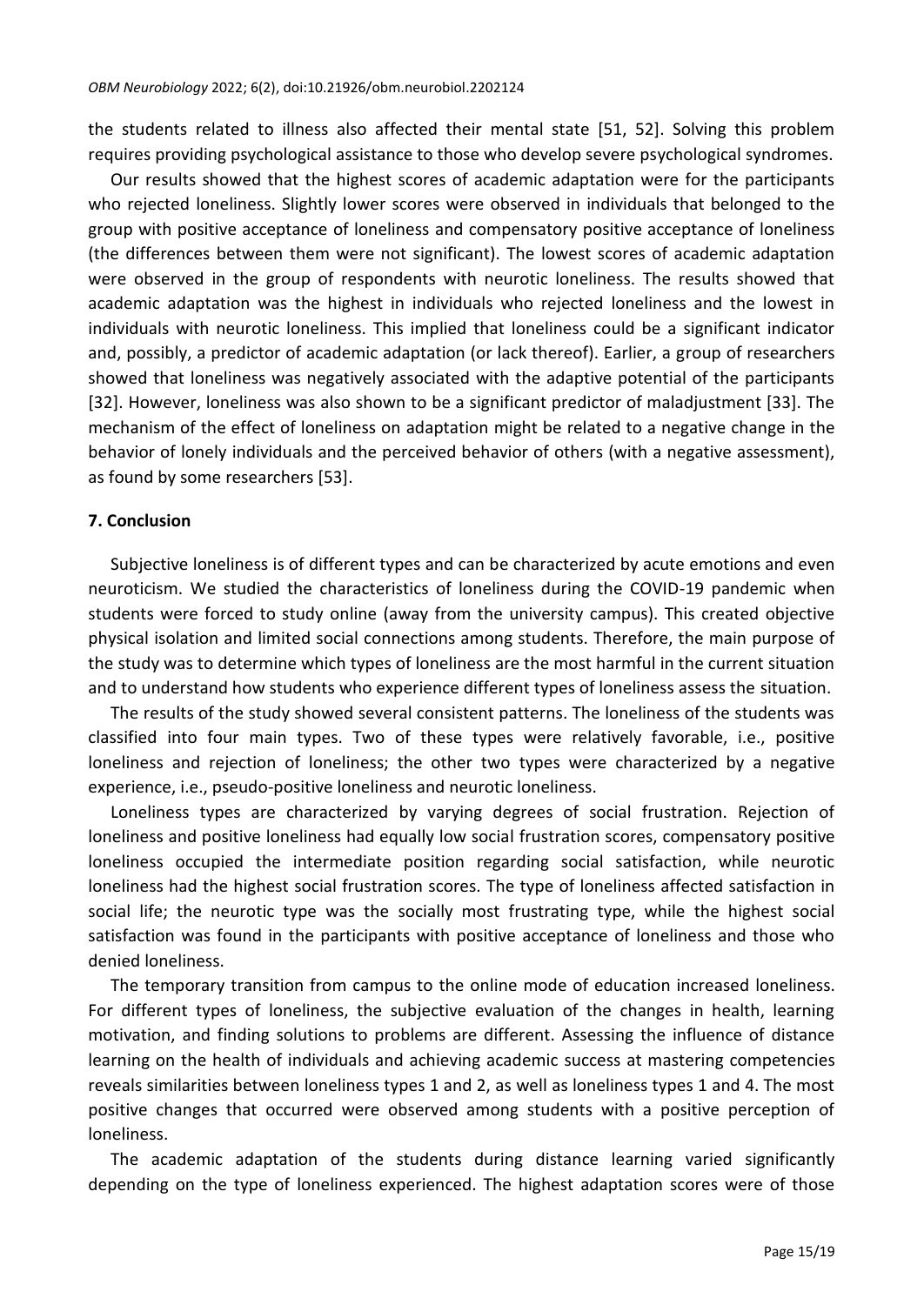students who rejected loneliness. The adaptation scores were lower in students belonging to loneliness types 1 and 3 (i.e., compensatory positive and positive perception of loneliness). Finally, the least adapted students were those who experienced neurotic loneliness.

# *7.1 Limitations of the Study*

The limitations of the study included the lack of statistical measurements before the pandemic, which prevented the comparison of the scores before and during the pandemic. However, the typological design of the study and asking specific questions regarding the change in states partially compensated for the lack of such a comparative analysis. Moreover, the disproportionate sex ratio (significantly more females than males) might be another limitation. This study reflected the current situation in Russian universities.

# **Author Contributions**

Conceptualization, S.R. and G.M.; methodology, S.R. and G.M.; software, S.A.; validation, S.R., G.M., G.E., and S.A.; formal analysis, G.E. and G.M.; investigation, S.R. and G.E..; data curation, G.E., G.M.; writing—original draft preparation, S.R., G.E. and G.M.; writing—review and editing, S.R. and G.E.; visualization, supervision, project administration, and funding acquisition, S.R. All authors have read and agreed to the published version of the manuscript.

# **Competing Interests**

The authors have declared that no competing interests exist.

#### **References**

- 1. Voiskounsky AE, Soldatova GU. Epidemic of loneliness in a digital society: Hikikomori as a cultural and psychological phenomenon. Couns Psychol Psychother. 2019; 27: 22-43.
- 2. Anderson RM, Heesterbeek H, Klinkenberg D, Hollingsworth TD. How will country-based mitigation measures influence the course of the COVID-19 epidemic? Lancet. 2020; 395: 931 - 934.
- 3. Groarke JM, Berry E, Graham Wisener L, McKenna Plumley PE, McGlinchey E, Armour C. Loneliness in the UK during the COVID-19 pandemic: Cross-sectional results from the COVID-19 Psychological Wellbeing Study. PLoS One. 2020; 15: e0239698.
- 4. Palgi Y, Shriraet A, Ringal L, Bodner E, Avidor S, Bergman Y, et al. The loneliness pandemic: Loneliness and other concomitants of depression, anxiety and their comorbidity during the COVID-19 outbreak. J Affect Disord. 2020; 275: 109-111.
- 5. Bu F, Steptoe A, Fancourt D. Who is lonely in lockdown? Cross-cohort analyses of predictors of loneliness before and during the COVID-19 pandemic. Publ Health. 2020; 186: 31-34.
- 6. Rumas R, Shamblaw AL, Jagtap S, Best MW. Predictors and consequences of loneliness during the COVID-19 Pandemic. Psychiatry Res. 2021; 300: 113934.
- 7. Diehl K, Jansen C, Ishchanova K, Hilger Kolb J. Loneliness at universities: Determinants of emotional and social loneliness among students. Int J Environ Res Public Health. 2018; 15: 1865.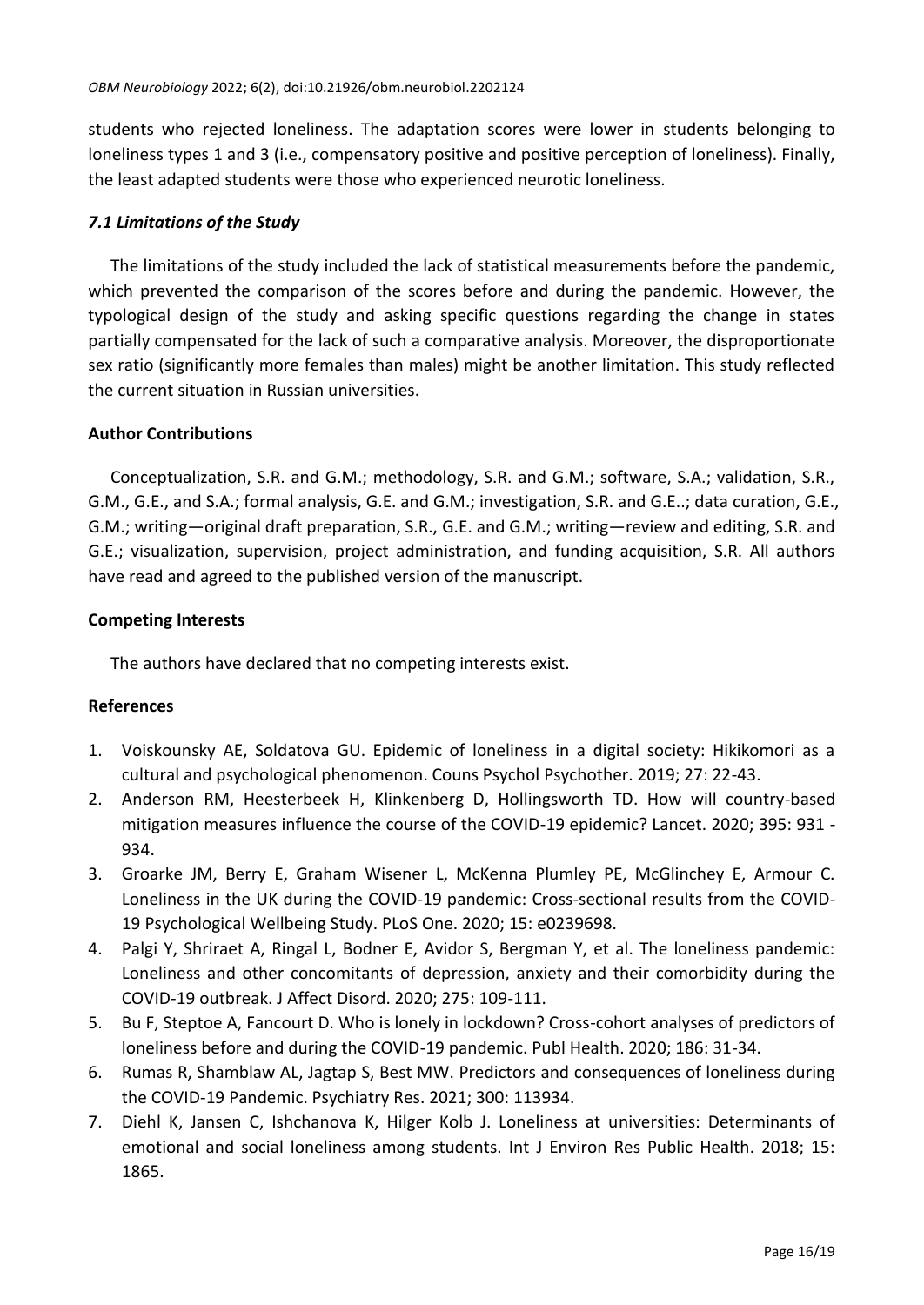- 8. Rosenstreich E, Margalit M. Loneliness, mindfulness, and academic achievements: A moderation effect among first-year college students. Open Psychol J. 2015; 8: 138-145.
- 9. Salkic S. Life satisfaction as a determinant of loneliness among college students. Eur J Behav Sci. 2020; 2: 29-35.
- 10. Yanguas J, Pinazo Henandis S, Tarazona Santabalbina FJ. The complexity of loneliness. Act Biomed. 2018; 89: 302-314.
- 11. Kiralp Sahin FS, Serin NB. A study of students' loneliness levels and their attachment styles. J Educ Train Stud. 2017; 5: 37-45.
- 12. Slobodchikov IM. Contemporary studies of loneliness. Psychol Sci Educ. 2007; 12: 27-34.
- 13. Bessaha ML, Sabbath EL, Morris Z, Malik S, Scheinfeld L, Saragossi J. A Systematic review of loneliness interventions among non-elderly adults. Clinic Soc Work J. 2019; 48: 110-125.
- 14. Osin E, Leontiev D. Multidimensional inventory of loneliness experience: Structure and properties. Psychol J Higher Sch Econ. 2013; 10: 55-81.
- 15. Manakova EA. Experience of loneliness questionnaire. Siberian J Psychol. 2018; 69: 149-171.
- 16. Richardson T, Elliott P, Roberts R. Relationship between loneliness and mental health in students. J Public Ment Health. 2017; 16: 48-54.
- 17. Hayley AC, Downey LA, Stough C, Sivertse B, Knapstad M, Overland S. Social and emotional loneliness and self-reported difficulty initiating and maintaining sleep (DIMS) in a sample of Norwegian university students. Scand J Psychol. 2017; 58: 91-99.
- 18. Peltzer K, Pengpid S. Loneliness: Its correlates and associations with health risk behaviours among university students in 25 countries. J Psychol Afr. 2017; 27: 247-255.
- 19. Kristensen K, König HH, Hajek A. The longitudinal association of multimorbidity on loneliness and network size: Findings from a population-based study. Int J Geriatr Psychiatry. 2019; 34: 1490-1497.
- 20. Wong NML, Yeung PPS, Lee TMC. A developmental social neuroscience model for understanding loneliness in adolescence. Soc Neurosci. 2018; 13: 94-103.
- 21. Liu H. Book review: Exploring student loneliness in higher education: A discursive psychology approach. Front Psychol. 2021; 12: 1587.
- 22. Gruzdev IA, Kamaldinova LR, Kalinin RG. Results of a survey of students of Russian universities who are switching to a distance learning format obucheniya. Mod Educ Anal. 2020; 6: 62-67.
- 23. VTSIOM. Loneliness and how to deal with it [Internet]. 2021. Available from: [https://wciom.ru/analytical-reviews/analiticheskii-obzor/odinochestvo-i-kak-s-nim-borotsja.](https://wciom.ru/analytical-reviews/analiticheskii-obzor/odinochestvo-i-kak-s-nim-borotsja)
- 24. Glass RJ, Glass LM, Beyeler WE, Min HJ. Targeted social distancing designs for pandemic influenza. Emerg Infect Dis. 2006; 12: 1671-1681.
- 25. Baranova VA, Dubovskaya EM, Savina OO. Life experience and resources for overcoming the difficulties of social isolation in the first period of the COVID-19 pandemic among students. Soc Psychol Soc. 2021; 12: 10-25.
- 26. Elmer T, Mepham K, Stadtfeld C. Students under lockdown: Comparisons of students' social networks and mental health before and during the COVID-19 crisis in Switzerland. PLoS One. 2020; 15: e0236337.
- 27. Zakharova US, Vilkova KA. Student agency in traditional and distance learning from their instructors' erspective. J Mod Foreign Psychol. 2020; 9: 87-96.
- 28. Gerasimova AA, Kholmogorova AB. Coping strategies, psychological well-being and problematic internet use during a pandemic. Psychol Sci Educ. 2020; 25: 31-40.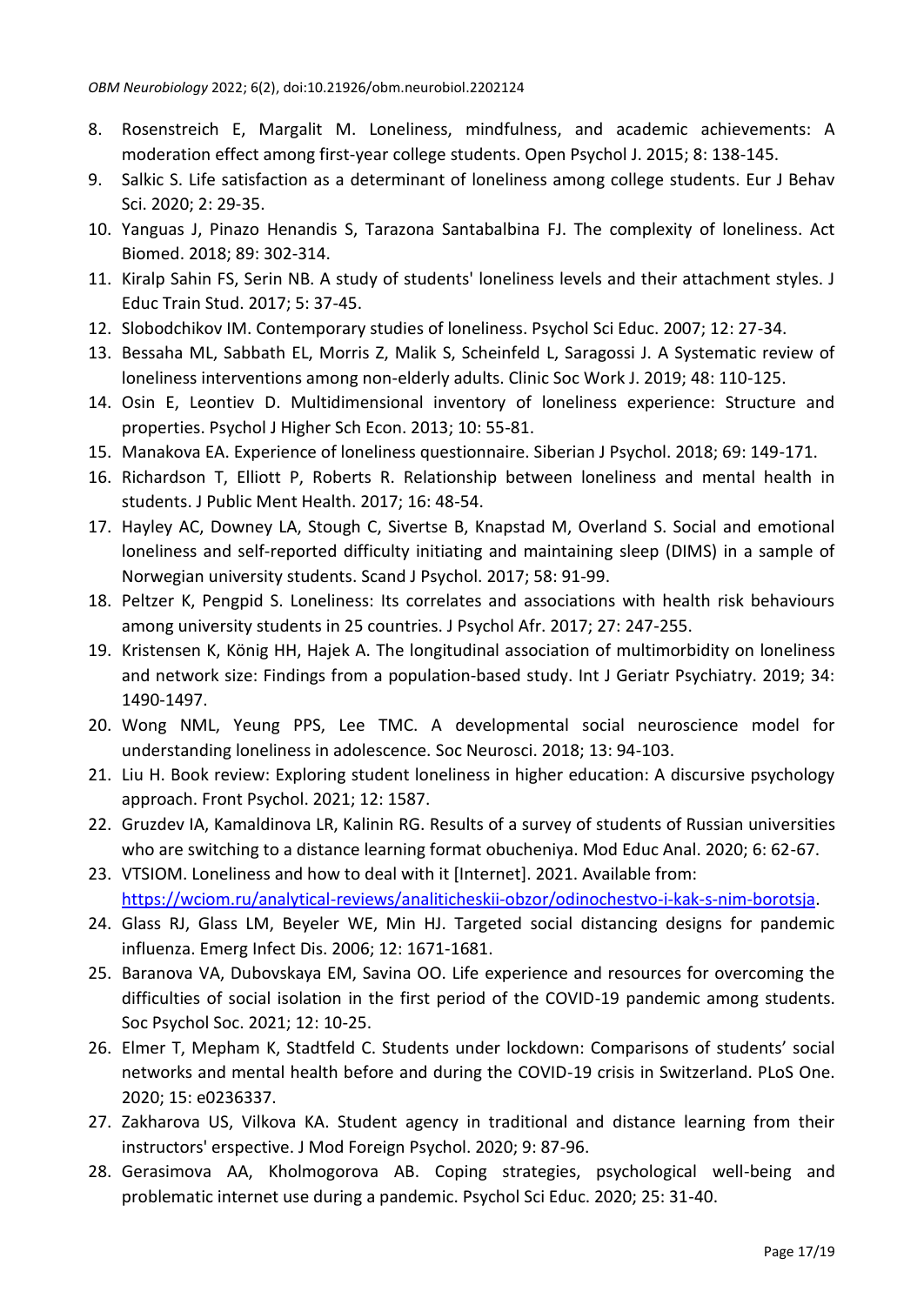- 29. Shpakou A, Klimatckaia L, Skoblina N, Baj Korpak J, Skarbalene A, Fedircev O, et al. The prevalence of loneliness among university students from five European countries during the Covid-19 pandemic. Psychol J Higher Sch Econ. 2021; 18: 871-887.
- 30. Jarvis MA, Padmanabhanunni A, Chipps J. An evaluation of a low-intensity cognitive behavioral therapy mhealth-supported intervention to reduce loneliness in older people. Int J Environ Res Public Health. 2019; 16: 1305.
- 31. Belousova A, Mochalova Y, Tushnova Y. Attitude to distance learning of schoolchildren and students: Subjective assessments of advantages and disadvantages. Educ Sci. 2022; 12: 46.
- 32. Libertas RN, Smirnova SV. Experiencing the sense of loneliness in the structure of person adaptation potential. Int Res J. 2020; 5: 203-206.
- 33. Chang EC, Muyan M, Hirsch JK. Loneliness, positive life events, and psychological maladjustment: When good things happen, even lonely people feel better! Pers Individ Differ. 2015; 86: 150-155.
- 34. Shamionov RM, Grigoryeva MV, Grinina ES, Sozonnik AV. Characteristics of academic adaptation and subjective well-being in university students with chronic diseases. Eur J Investig Health Psychol Educ. 2020; 10: 816-831.
- 35. Wasserman LI, Iovlev BV, Berebin MA. Methods for psychological diagnosis of the level of social frustration and its practical application. NIPNI Bekhterev Pabl. 2004: 28.
- 36. Shadrina S, Merkulova O. The impact of the pandemic on the relationship between the subjective experience of loneliness and involvement in real and virtual communication. Bulletin Samara Humanitarian Acad. 2021; 1: 12-23. Available from: [https://elibrary.ru/item.asp?id=46392965.](https://elibrary.ru/item.asp?id=46392965)
- 37. Ishanov SA, Osin EN. Alone with oneself: Solitude and loneliness. Chelovek. 2019; 30: 164-183.
- 38. Vartanyan GA, Murtazina IR, Strizhitskaya OYu. Cognitive and affective components of loneliness representations in young men and women in early adulthood. Petersburgs Psychol J. 2020; 31: 48-63.
- 39. Gasanova PG. Experience of loneliness and subjective well-beings of a person. Int Sci. 2019; 11: 8-10.
- 40. Lyyra N, Thorsteinsson EB, Eriksson C, Madsen KR, Tolvanen A, Löfstedt P, et al. The association between loneliness, mental well-being, and self-esteem among adolescents in four nordic countries. Int J Environ Res Public Health. 2021; 18: 7405.
- 41. Tu Y, Zhang S. Loneliness and subjective well-being among chinese undergraduates: The mediating role of self-efficacy. Soc Indic Res. 2014; 124: 963-980.
- 42. Houghton S, Hattie J, Carroll A, Wood L, Baffour B. It hurts to be lonely! Loneliness and positive mental wellbeing in australian rural and urban adolescents. J Psychol Couns Sch. 2016; 26: 52-67.
- 43. Karelina NN, Egorov AB, Kiseleva IV, Lapshin AV, Aleshkin AN. Study of the subjective feeling of loneliness among students in distance learning. Sci notes PF Lesgaft University. 2021; 1: 442-445.
- 44. Reinhardt GY, Vidovic D, Hammerton C. Understanding loneliness: A systematic review of the impact of social prescribing initiatives on loneliness. Perspect Public Health. 2021; 141: 204- 213.
- 45. Ahmed MZ, Ahmed O, Aibao Z, Hanbin S, Siyu L, Ahmad A. Epidemic of COVID-19 in China and associated psychological problems. Asian J Psychiatry. 2020; 51: 102092.